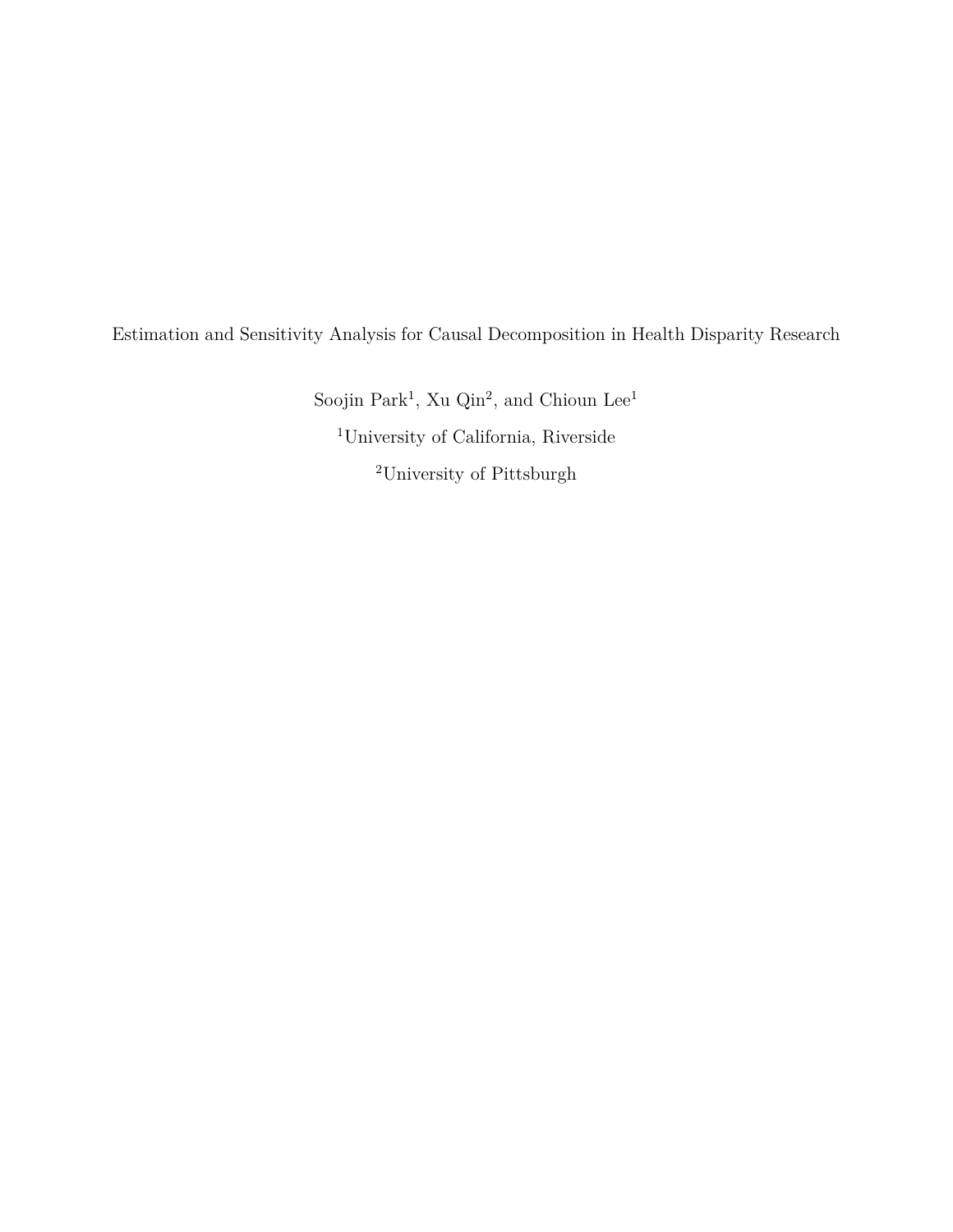## Abstract

In the field of disparities research, there has been growing interest in developing a counterfactual-based decomposition analysis to identify underlying mediating mechanisms that help reduce disparities in populations. Despite rapid development in the area, most prior studies have been limited to regression-based methods, undermining the possibility of addressing complex models with multiple mediators and/or heterogeneous effects. We propose a novel estimation method that effectively addresses complex models. Moreover, we develop a sensitivity analysis for possible violations of an identification assumption. The proposed method and sensitivity analysis are demonstrated with data from the Midlife Development in the US study to investigate the degree to which disparities in cardiovascular health at the intersection of race and gender would be reduced if the distributions of education and perceived discrimination were the same across intersectional groups.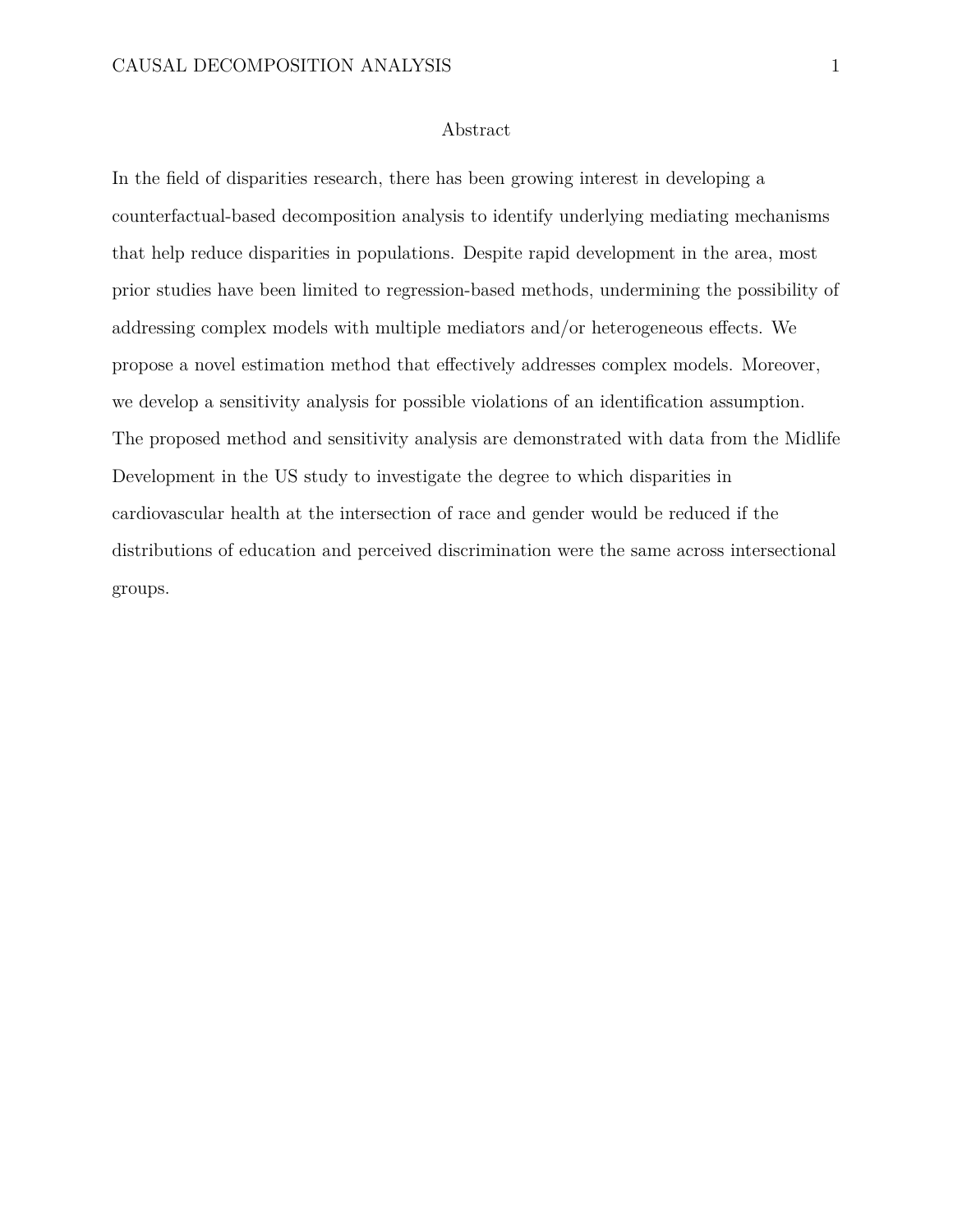Estimation and Sensitivity Analysis for Causal Decomposition in Health Disparity Research

## **1. Introduction**

Despite gradual declines in cardiovascular disease (CVD) mortality in the US over 50 years, racial differences in the burden of CVD continue to play a substantial role in maintaining racial differences in life expectancy (Carnethon et al., 2017; Leigh, Alvarez,  $\&$ Rodriguez, 2016). In 2010, the American Heart Association (AHA) introduced a new metric, "ideal cardiovascular health," to improve cardiovascular health and reduce health disparities in populations (Lloyd-Jones et al., 2010). Yet, cumulative evidence shows that African Americans (hereafter "Blacks") have worse cardiovascular health than non-Hispanic Whites (hereafter "Whites") and that such a racial gap appears larger for women than men (Pool, Ning, Lloyd-Jones, & Allen, 2017), indicating that populations that fall into multiple minority statuses (Black women) are particularly vulnerable to poor cardiovascular health. In order to identify mediating factors that potentially reduce disparities, we investigated hypothetical interventions that would simultaneously equalize the distributions between non-marginalized groups (e.g., White men) and marginalized groups (e.g., Black women) of two well-established psychosocial mediators: education and perceived discrimination.

The current study is motivated by three methodological challenges to investigating multiple mediating mechanisms underlying health disparities across different race-gender groups. First, investigators who have used multiple mediators are often concerned about the causal ordering of mediators, particularly when their temporal ordering is unclear. For example, one could reasonably speculate that a low level of education could exacerbate discrimination in addition to its adverse effect on cardiovascular health. On the contrary, one could imagine that perceived discrimination could lead to less education. A method that does not address this bidirectional relationship between mediators often fails to capture an accurate effect of the mediators in reducing health disparities. Second, the causal structural model underlying the identification of mediators is complex in many circumstances; for example, Bauer and Scheim (2019) have shown differential effects. That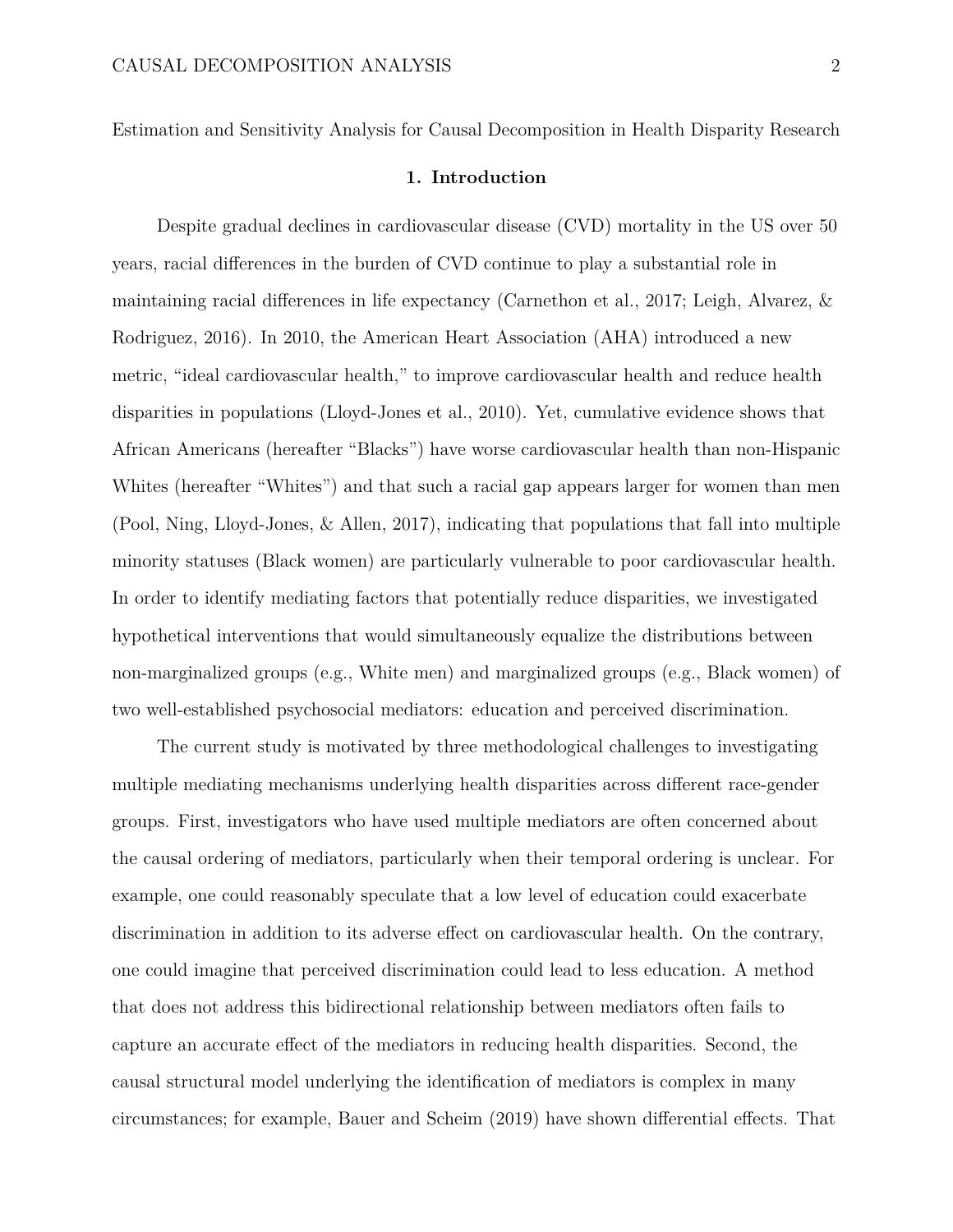is, the effect of perceived discrimination on psychological distress varies by race-gender group. Thus, it is essential to use an estimator that addresses heterogeneous effects. Third, because results may not be valid if one of the identification assumptions for the effects of interest is violated, sensitivity analysis for possible violations of assumptions is needed. The goals of the current study, therefore, are to 1) review a method that can address multiple mediators in which the causal ordering of the mediators is unclear, 2) develop a novel estimator based on inverse-propensity scores and imputation that can address heterogeneous effects and/or multiple mediators, and 3) develop a sensitivity analysis against possible violations of an identification assumption.

This paper proceeds as follows. Section 2 reviews causal decomposition analysis in the context of health disparities research, and Section 3 presents the identification assumptions and results. Section 4 presents our estimation method in comparison to regression-based methods, and Section 5 presents our sensitivity analysis. In Section 6, we demonstrate our estimation method and sensitivity analysis using data from the Midlife Development in the US (MIDUS) study. Finally, Section 7 discusses the implications of the study for best practices for disparity research. The R code used for our case study is given in appendix D. Open-source software for R (*causal.decomp*) that implements the proposed estimation method is available from

https://cran.r-project.org/web/packages/causal.decomp/index.html.

## **2. Causal Decomposition Analysis: A Review**

### **2.1. Observed Disparities across Intersectional Groups**

Intersectionality is a theoretical framework that views multiple categories (such as gender and race) as interacting in a matrix of domination, producing distinct inequalities with adverse outcomes for marginalized groups (Collins, 1990). For example, suppose that we investigate disparities in cardiovascular health at the intersection of gender and race. Following the intercategorical approach used in Bauer and Scheim (2019), the nexus of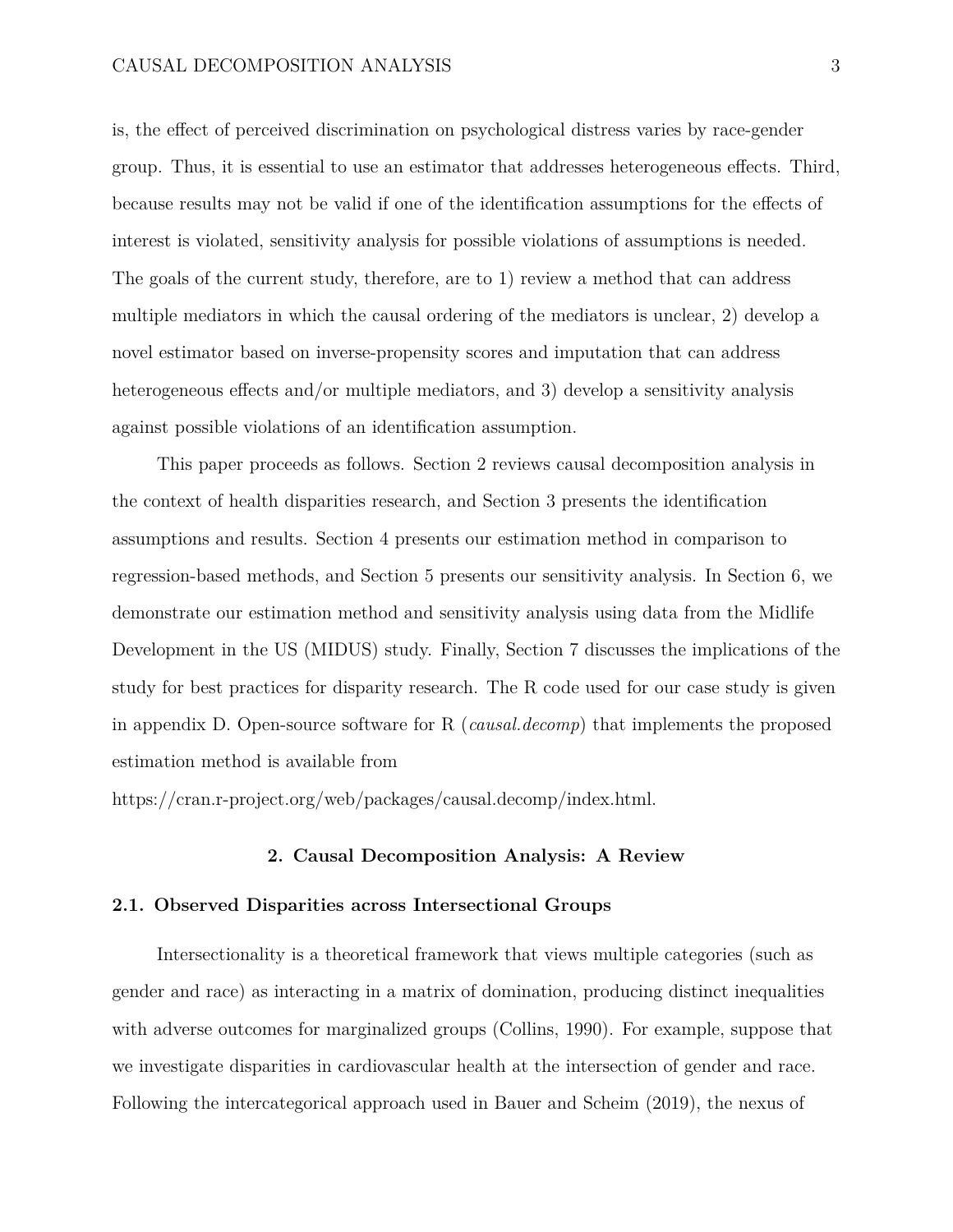self-identified race and gender implies four intersectional groups: White men, White women, Black men, and Black women. Intersectionality theory suggests that women of color (Black women) will have poorer cardiovascular health than other race-gender groups.

The issue is that the causal effect on cardiovascular health of race-gender intersectional status is hard to estimate because  $1$ ) race or gender is difficult to define precisely, and 2) race is not randomized. VanderWeele and Robinson (2014) argued that the effect of race may indicate, separately or jointly, the effect of genetic background, physical features (e.g., skin color and its perception of others), parents' physical features, or cultural context. Moreover, health is determined by both sex and gender. "Sex" refers to biological aspects of maleness and femaleness, while "gender" refers to socially constructed and enacted roles and behaviors which arise in a historical and cultural context (NIH, 2020). In most population-based studies, respondents were not asked about their sex (female vs. male) and gender identity (women vs. men) separately. In our study, we assume that self-identified sex reflects gender identity and use race to encompass all of the aforementioned components (i.e., genetic background, physical features, parental physical features, and cultural context).

Even when race and gender are precisely defined, race is not randomized, so its effect would be correlated with confounding variables, such as genetic vulnerability, family socioeconomic status (SES), neighborhood SES, etc. For identifying a causal effect of race, a randomized intervention will be required. However, socially defined characteristics such as race are not something we can intervene on. For example, we cannot intervene to make a Black individual White and compare their counterfactual outcomes, except for some instances (e.g., randomizing the employer's perception of an applicant's race). Therefore, VanderWeele and Robinson (2014) suggested estimating the observed disparity between the non-marginalized and marginalized groups by simply comparing means. Because of lack of randomization, such a disparity comparison no longer corresponds with a causal effect of race and is considered associational (VanderWeele & Hernán, 2012). Jackson (2017)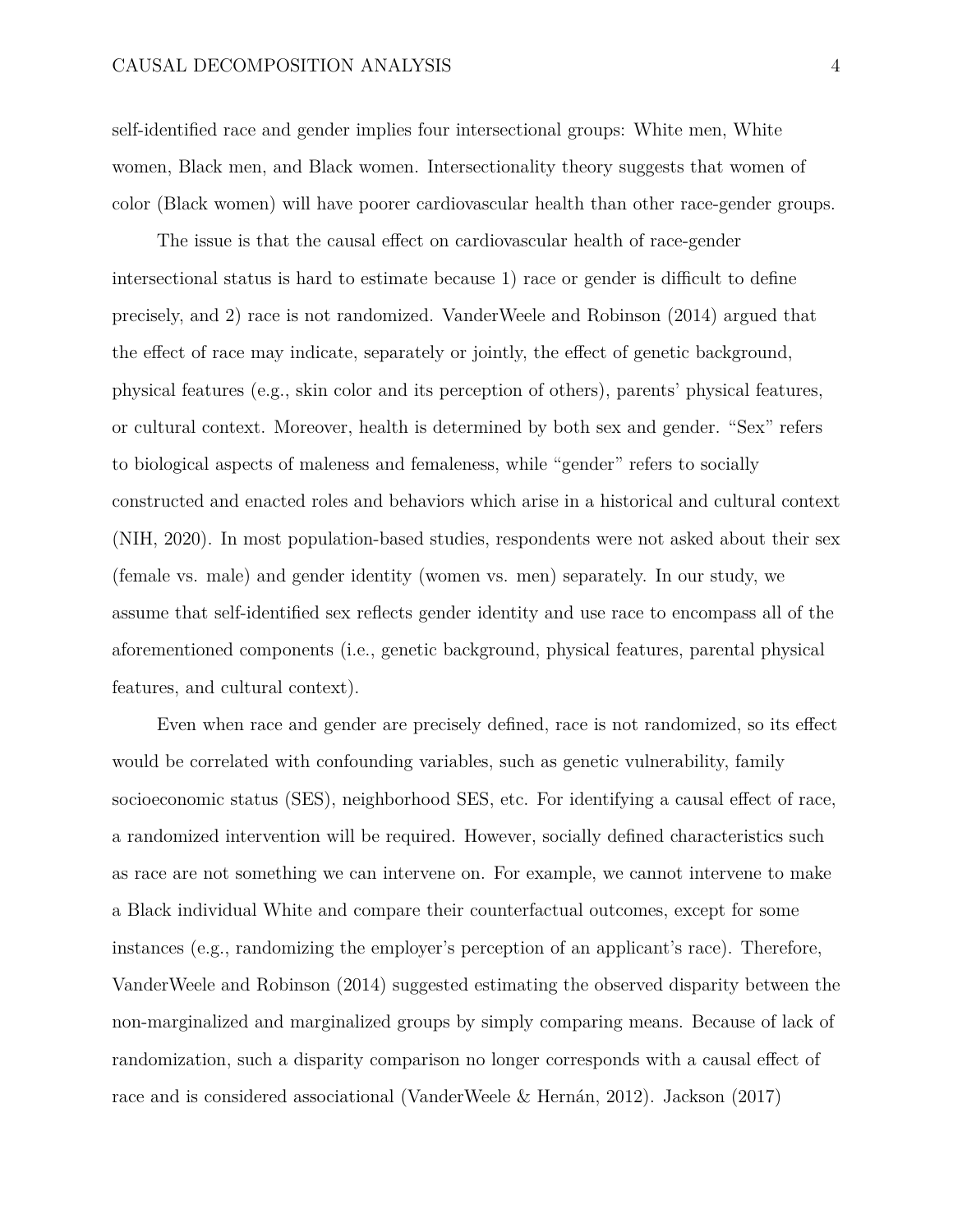expanded this idea to consider intersectional disparities as associative quantities. We adopt this approach and focus on the observed disparity in cardiovascular health between non-marginalized and marginalized groups.

### 2.2. Effect of Mediating Variables

Simply observing health disparities between non-marginalized and marginalized groups does not necessarily explain why the disparities exist or how to reduce them (Jackson, 2017), but investigating mediating mechanisms can help to inform policy interventions that reduce health disparities. Although we avoid causal interpretations of socially defined characteristics, this does not prevent us from making causal interpretations of their mediation effects. Estimating natural direct and indirect effects (Pearl, 2001; Robins & Greenland, 1992) defined under the potential-outcome framework has been an integral part of the history of causal mediation analysis. Jackson (2017) extended the approach of interventional effects to the setting of intersectional disparity. Bauer and Scheim (2019) also adopted this approach and applied VanderWeele's 3-way decomposition analysis in the context of health disparities at the intersection of gender, sexuality, and race/ethnicity. However, estimating natural effects can be challenging in disparities research. Natural indirect effects for Black women are defined, for example, as the expected change in the outcome observed after fixing the intersectional status to Black women but varying the level of discrimination to the value that would have resulted from being born a Black woman versus a White man. Estimating natural effects requires setting the mediator value (discrimination) for each Black woman to a potential value that would have resulted had she been born a White man. Considering this counterfactual outcome is in some sense meaningless since race and gender are essentially non-modifiable.

In response to this concern, VanderWeele and Robinson (2014) considered the use of *randomized interventional analogues* of natural direct and indirect effects (hereafter, interventional effects) in the context of health disparities. This intervention requires setting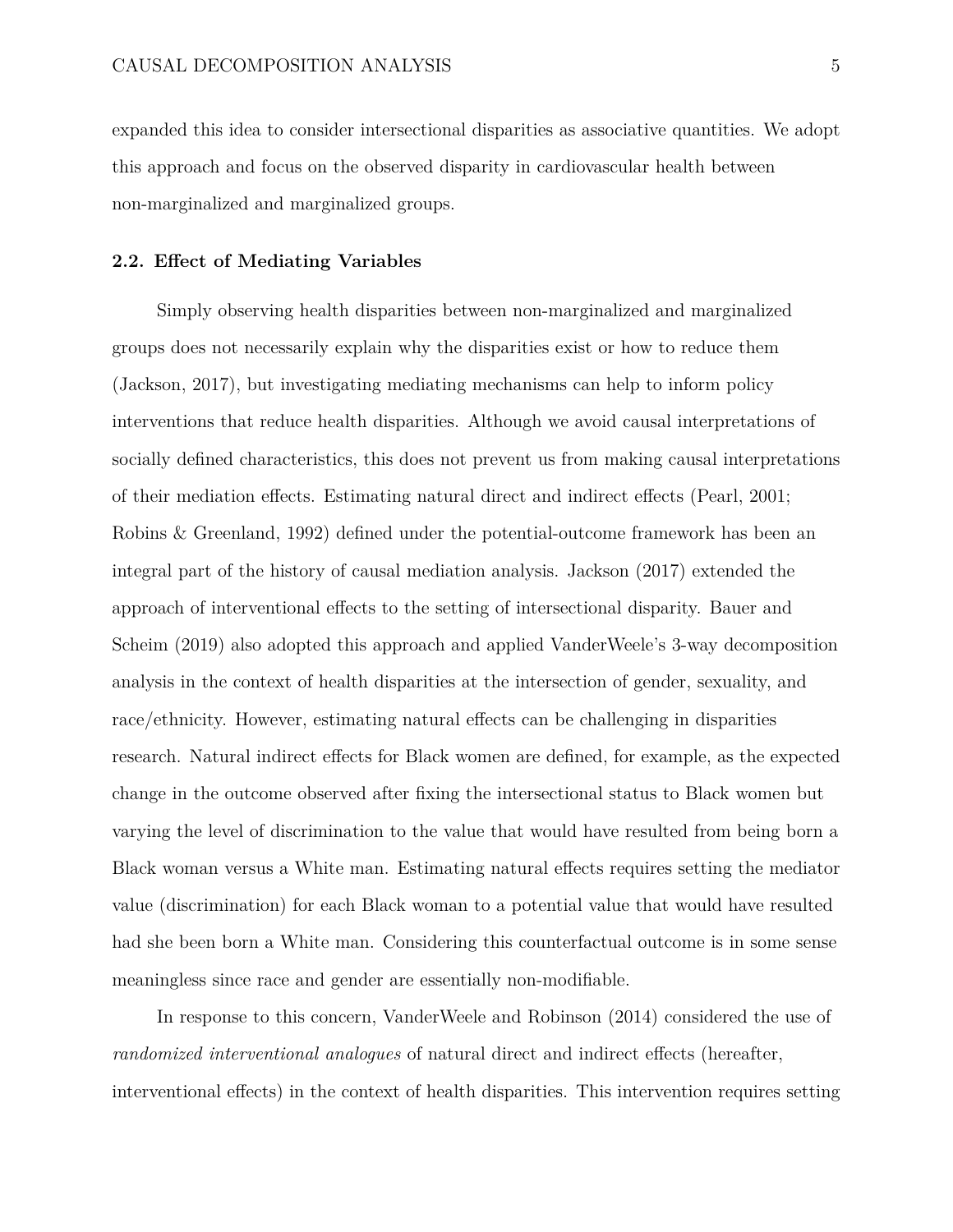the level of discrimination of Black women to the level of White men as a group. This requirement is more sensible than setting the mediator value (discrimination) for each Black woman to a potential value that would have resulted had she been born a White man, as natural effects require. Moreover, interventional effects allow us to ask policy-relevant questions, such as *how much disparity would be reduced if we decrease the level of discrimination of Black women to the level of White men?*

Methodologically, interventional indirect effects require weaker assumptions than natural indirect effects. Identifying natural indirect effects requires three assumptions: 1) exposure-outcome or exposure-mediator confounders are measured, 2) mediator-outcome confounders are measured, and 3) the exposure does not affect the mediator-outcome confounders. The first assumption is not required in the context of our study because no causal effect of intersectional status is specified, and we only focus on the observed disparity. The second and third assumptions are strong, but the latter is particularly strong given that health disparities can be determined by a myriad of factors throughout one's life. Interventional effects do not require this third assumption. The second assumption alone allows the identification of path-specific effects involving multiple mediators as long as the causal ordering between the mediators is determined, as shown in Jackson (2018).

Despite methodological developments in recent years, prior studies have largely relied on a regression-based estimator (e.g., Jackson & VanderWeele, 2018; VanderWeele & Robinson, 2014). Regression is a suitable method if the causal structural model is simple with a single mediator and no differential effects. Recently, Jackson  $(2020)$  proposed a weighting method, using ratio-of-mediator probability and inverse odds ratios, that handles models with differential effects and a single mediator effectively. Therefore, as a next step, it is essential to develop an estimator that can address complex models with differential effects and multiple mediators in the context of disparity research.

In addition to employing a flexible estimator, an important problem is that results may be sensitive to a possible violation of assumptions invoked for the identification of the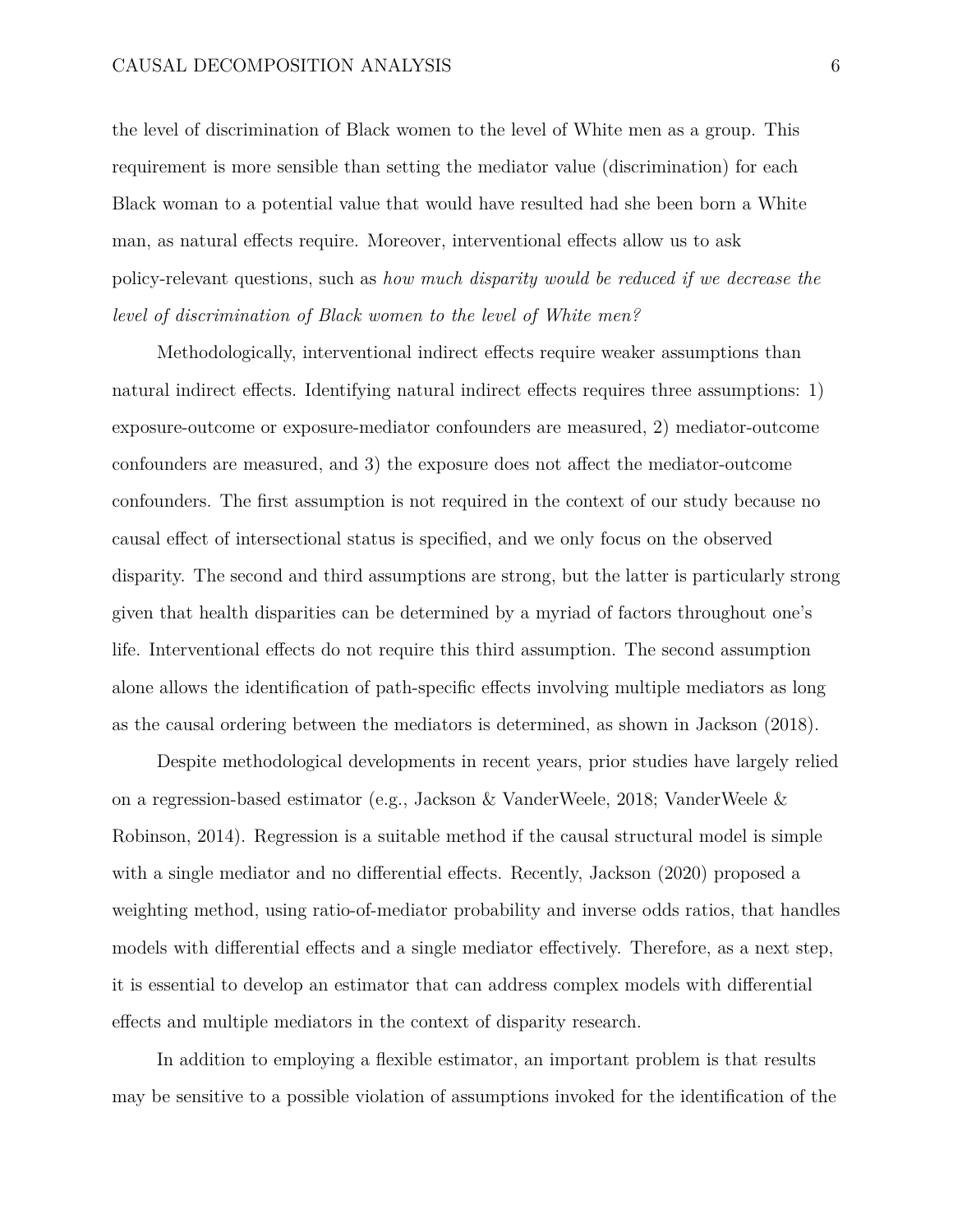effects of interest. Many sensitivity analysis techniques have been developed to evaluate possible violations of confounding assumptions in the context of causal mediation studies based on natural indirect effects (e.g., Hong, Qin, & Yang, 2018; VanderWeele, 2010a; Imai, Keele, & Yamamoto, 2010; VanderWeele & Chiba, 2014; Imai & Yamamoto, 2013). Sensitivity analysis is an essential part of causal mediation studies but it has not yet appeared in the disparity literature. This is perhaps because the existing sensitivity analysis techniques based on natural indirect effects have not been extended to randomized interventional effects, which are often employed in disparity research.

## **3. Identification**

In this section, we formally define the effects of our interest and provide identification results. As discussed in the introduction, the causal ordering between the mediators (i.e., perceived discrimination and education) is arguable and, without knowing the causal ordering, it is impossible to identify and estimate the interventional effects via each mediator. Therefore, we review a method of considering mediators jointly, which is previously proposed by VanderWeele and Vansteelandt (2014) in the context of natural indirect effects.

### **3.1. Notation and Definitions**

Figure 1 depicts a directed acyclic graph (DAG) that represents causal structural models. We denote the intersectional status *R* and cardiovascular health *Y* . Following Kaufman (2008), we assume complex historical structures responsible for racism and sexism (*H*) give rise to an association between the intersectional status (*R*), childhood SES  $(X_1)$ , and genetic vulnerability  $(C_2)$ . We also assume that age  $(C_1)$  is correlated with history. There are three intermediate variables between the intersectional status and cardiovascular health: child abuse  $(X_2)$ , perceived discrimination  $(D)$ , and education  $(M)$ . Here, perceived discrimination and education serve as mediators of our interest. For notational simplicity, the vector of baseline covariates consisting of  $C_1$  and  $C_2$  is denoted as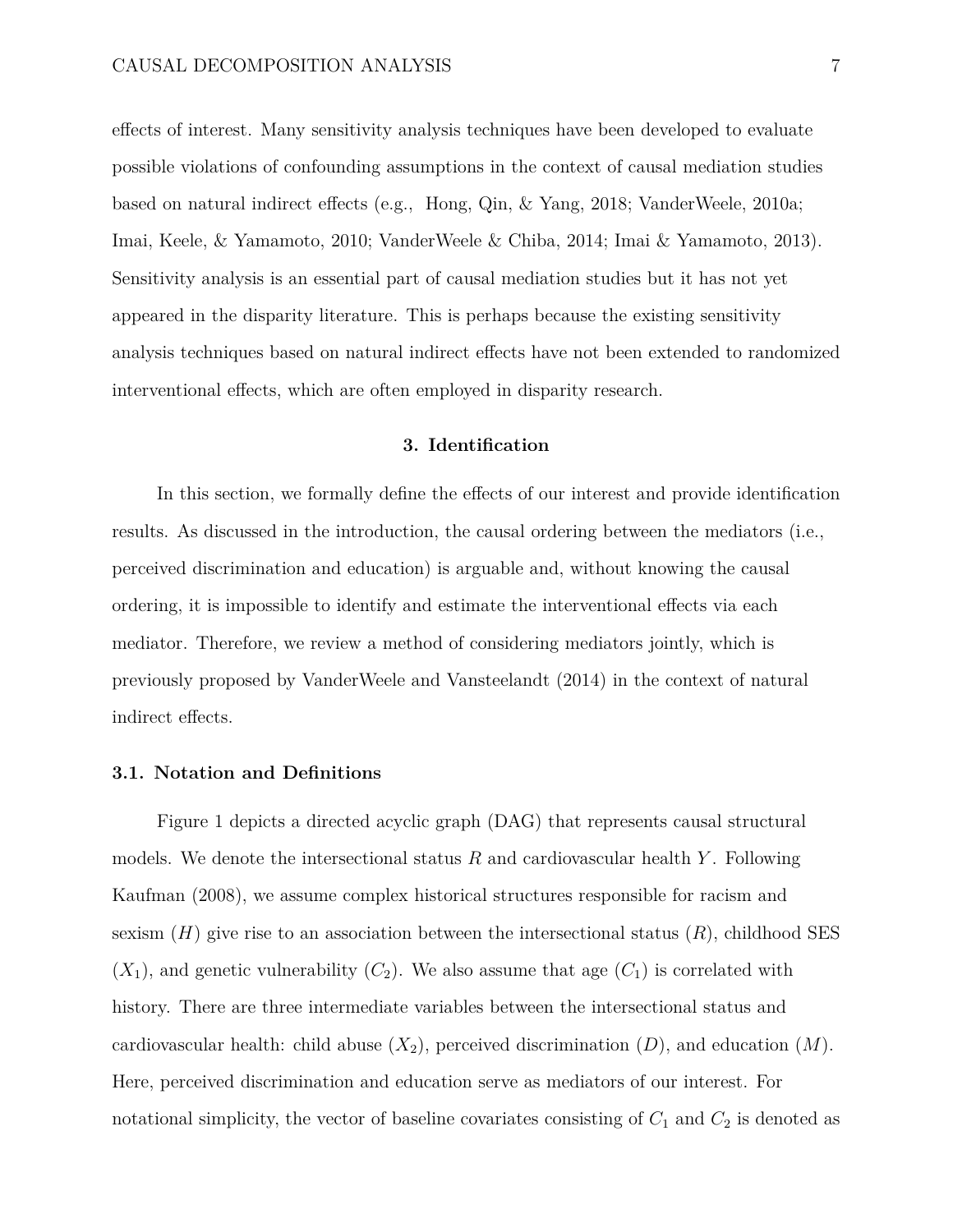

*Figure 1*. Directed acyclic graph showing the relationship between intersectional status, cardiovascular health, and three potential mediators

Note. 1) Diagram represents the relationship between race and gender intersectional status *R*, cardiovascular health *Y*, perceived discrimination *D*, and education *M*, as well as history *H*, age  $C_1$ , genetic vulnerability  $C_2$ , childhood SES  $X_1$ , and child abuse  $X_2$ . 2) Solid lines represent relationships that are preserved and dashed lines represent relationships that are removed by intervening on *D* and *M*. 3) Placing a box around the conditioning variables implies that a disparity is considered within levels of these variables.

**C**. The vector of intermediate confounders measured at the same time as the exposure  $(X_1)$  and measured after the exposure  $(X_2)$  is denoted as **X**. The supports of these distributions are  $\mathcal C$  and  $\mathcal X$ , respectively.

We begin by defining the initial disparity. Let the intersectional group indicator consists of four groups: White men  $(R = 0)$ , White women  $(R = 1)$ , Black men  $(R = 2)$ , and Black women  $(R = 3)$ . Suppose that White men  $(R = 0)$  is the reference group and that the rest of the groups are the comparison groups. Then, the initial disparity  $(\tau)$  is defined as the difference in the cardiovascular health outcome between a comparison group  $(R = r)$  and the reference group  $(R = 0)$  given baseline covariates, which are age  $(C<sub>1</sub>)$  and genetic vulnerability  $(C_2)$ . These covariates affect cardiovascular health and are associated with intersectional status through complex historical processes responsible for gender and race differences. We consider disparities within the same age and genetic vulnerability levels because these covariates are given and not manipulable. Formally, the initial disparity is defined as  $\tau(r,0) \equiv \sum_{\mathbf{c}} E[Y|R=r,\mathbf{c}]P(\mathbf{c}) - E[Y|R=0,\mathbf{c}]P(\mathbf{c})$ , where  $r \in \{1, 2, 3\}$  and  $\mathbf{c} \in \mathcal{C}$ . Since no causal interpretation is given to this estimand  $(\tau)$ , no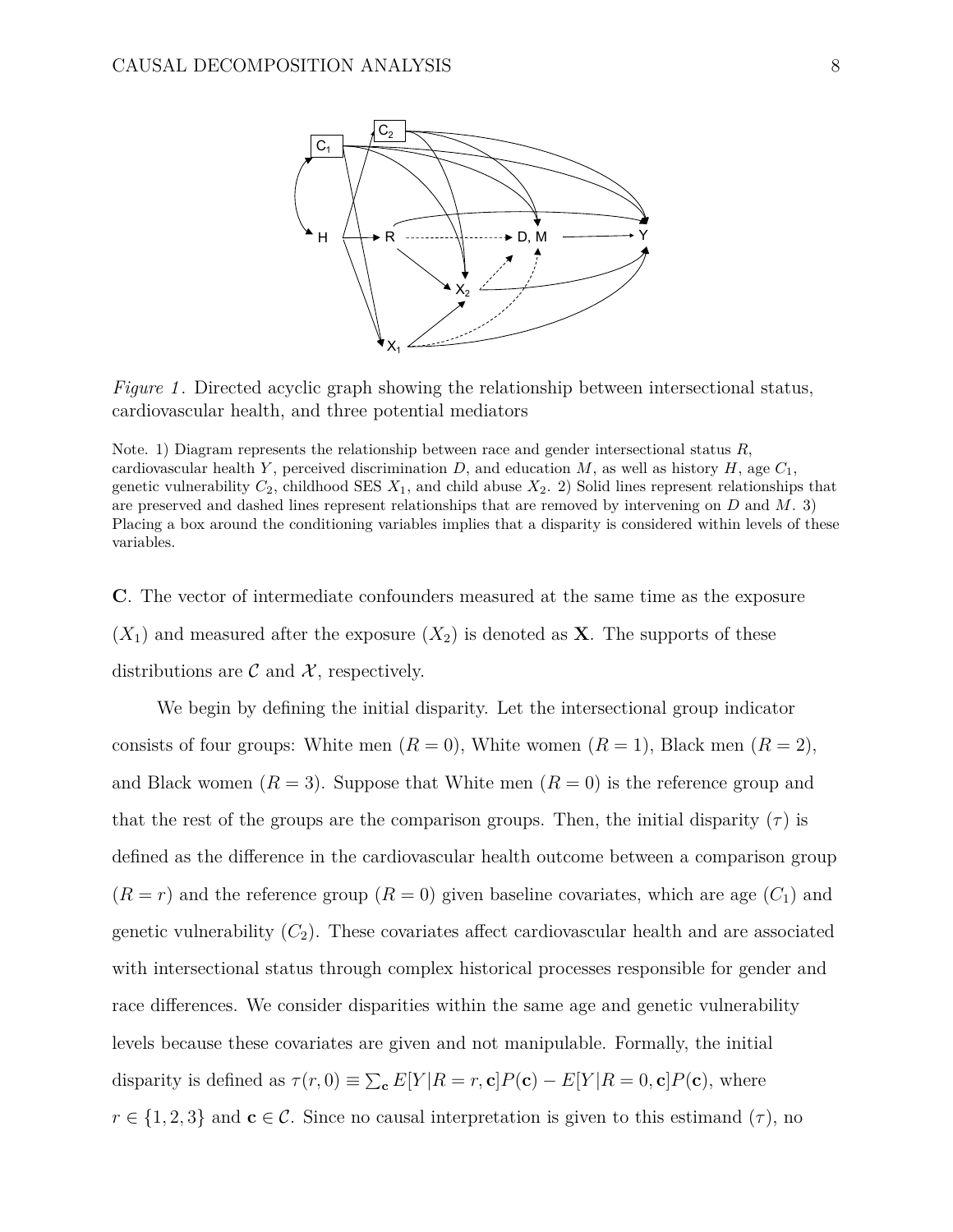causal identification assumptions are required. However, positivity (i.e.,  $P(R = r | \mathbf{c}) > 0$ ) is required for a nonparametric identification.

Our main interest is how much the initial disparity would be reduced or remain if we intervened so that the distributions of education and perceived discrimination were the same between the reference group and a comparison group. Under the stable-unit-treatment-value assumption (SUTVA<sup>1</sup>), let  $G_{d|c}(0)$  and  $G_{m|c}(0)$  be random draws, given baseline covariates  $(C = c)$ , from the distributions of the mediators *D* and *M*, respectively, under the reference group  $(R = 0)$ . As a result,  $E[Y(G_{d|c}(0), G_{m|c}(0))|R = r]$ is the expected cardiovascular health for a comparison group  $(R = r)$  that would have been observed if perceived discrimination and education were randomly drawn from the distributions of these mediators for members of the reference group who have the same age and same genetic vulnerability. Using this counterfactual quantity, the disparity reduction  $(\delta)$  and disparity remaining  $(\zeta)$  are defined as

$$
\delta(r) \equiv \sum_{\mathbf{c}} E[Y|R=r,\mathbf{c}]P(\mathbf{c}) - \sum_{\mathbf{c}} E[Y(G_{d|\mathbf{c}}(0), G_{m|\mathbf{c}}(0))|R=r, c]P(c), \text{ and}
$$
  

$$
\zeta(0) \equiv \sum_{\mathbf{c}} E[Y(G_{d|\mathbf{c}}(0), G_{m|\mathbf{c}}(0))|R=r, c]P(c) - \sum_{\mathbf{c}} E[Y|R=0, \mathbf{c}]P(\mathbf{c}),
$$
\n(1)

where  $r \in \{1, 2, 3\}$  and  $\mathbf{d} \in \mathcal{D}, \mathbf{m} \in \mathcal{M},$  and  $\mathbf{c} \in \mathcal{C}$ . The disparity reduction  $\delta(r)$  is the degree to which cardiovascular health for a comparison group  $(R = r)$  would change if the distributions of perceived discrimination and education were the same as those of White men, that is, how much the disparity would be reduced by the hypothetical intervention of equalizing distributions of perceived discrimination and education between the two groups. The disparity remaining is  $\zeta(0)$ , which is the degree to which the disparity for the comparison group  $(R = r)$  would remain if the distributions of the mediators were the same as those of White men. By combining the disparity reduction and disparity remaining, we can obtain the initial disparity as  $\tau(r, 0) = \delta(r) + \zeta(0)$ .

 $1$  The SUTVA assumes 1) that an individual does not affect the outcome of another individual and 2) that there is no variation in the treatment.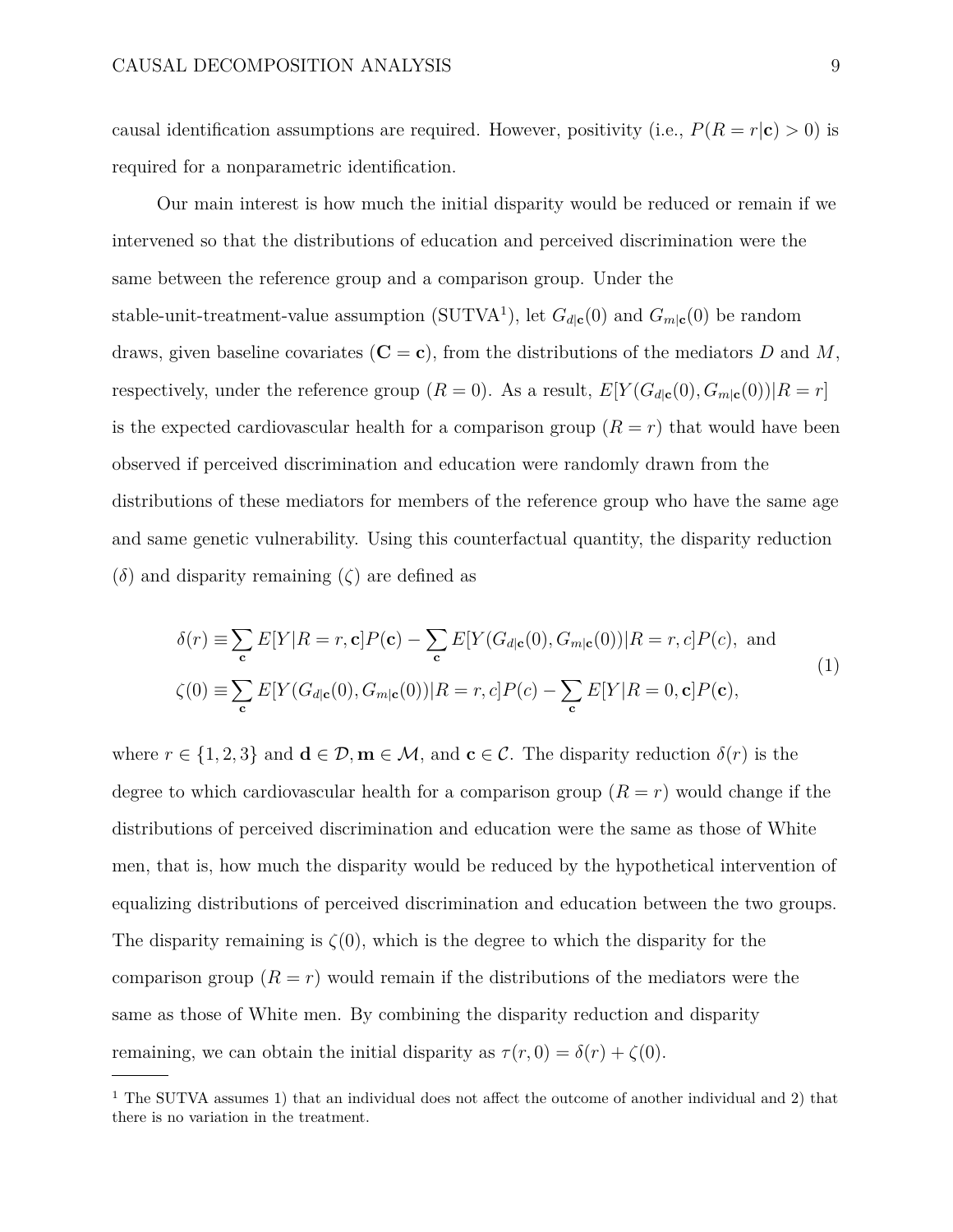#### **3.2. Identification Assumptions and Results**

In this section, we present the identification assumptions and results for disparity reduction  $(\delta(r))$  and disparity remaining  $(\zeta(0))$ . Three assumptions (A1-A3) that permit the identification are as follows.

- **A1.** Conditional ignorability:  $Y(d,m) \perp \{D,M\} | R = r$ ,  $X = x$ ,  $C = c$  for all  $r \in \{0,1,2,3\}$ ,  $d \in \mathcal{D}, m \in \mathcal{M}, \mathbf{x} \in \mathcal{X}, \text{ and } \mathbf{c} \in \mathcal{C}.$
- **A2. Positivity and overlap:**  $0 < P(R = r|\mathbf{c}) < 1$  and  $0 < P(D=d, M=m | R=r, \mathbf{X}=\mathbf{x}, \mathbf{C}=\mathbf{c})$  for all  $r \in \{0,1,2,3\}, \mathbf{x} \in \mathcal{X}, d \in \mathcal{D}, m \in \mathcal{M},$ and  $\mathbf{c} \in \mathcal{C}$ .
- **A3. Consistency**: if  $D_i = d$  and  $M_i = m$  then  $Y_i = Y(d, m)$  for all  $d \in \mathcal{D}$ , and  $m \in \mathcal{M}$ .

Conditional ignorability (A1) states that no unmeasured confounding exists between the outcome and the mediators jointly, given the intersectional group, intermediate confounders, and baseline covariates. Unlike sequential ignorability in the causal mediation literature (e.g., Imai et al., 2010; Pearl, 2001) based on natural indirect effects, this assumption is conditioned on post-exposure mediator and outcome confounding, which is  $X_2$ . This is an important advantage of using interventional effects instead of natural effects since it may not be plausible to assume the absence of post-exposure confounding in many settings. However, assumption A1 is still strong and will be violated in the presence of unmeasured mediator-outcome confounding. It is therefore essential to conduct sensitivity analysis that evaluates the robustness of the findings to potential violations of this assumption. Our second assumption (A2) implies that 1) the conditional probability of intersectional status as well as the conditional probability of mediators are positive (positivity), and 2) there is sufficient overlap in covariates across different race and gender combinations (region of common support). Our third assumption (A3) is that the observed outcome under a particular exposure value is the same as the outcome after intervening to set the exposure to that value (consistency).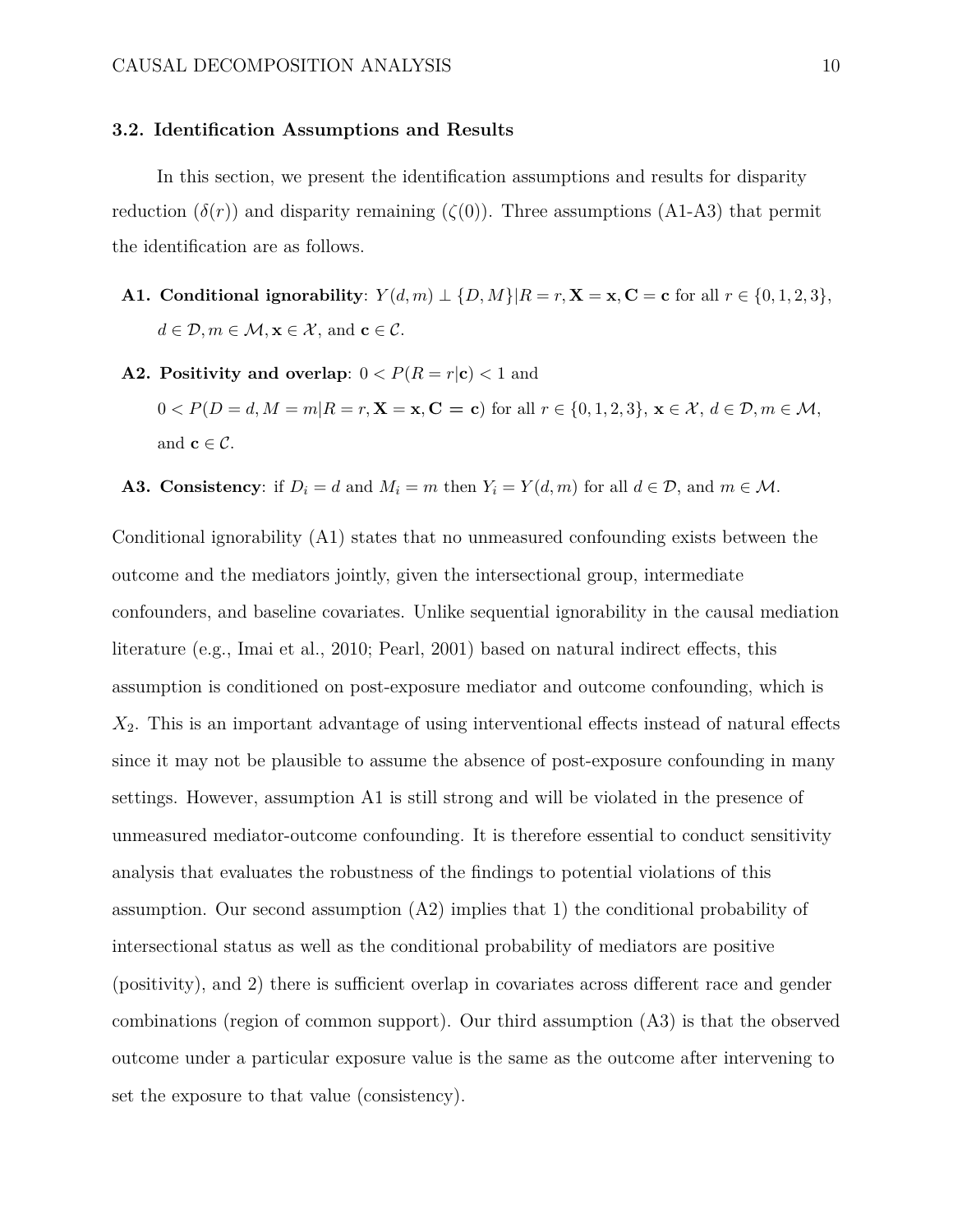Under assumptions A1-A3, the disparity reduction  $(\delta(r))$  and remaining  $(\zeta(0))$  are non-parametrically identified as

$$
\delta(r) = E\left[\frac{P(R=r)}{P(R=r|\mathbf{c})}y|R=r\right] - E\left[\frac{P(R=0)}{P(R=0|\mathbf{c})}\sum_{\mathbf{x}}E[Y|r,\mathbf{x},D,M,\mathbf{c}]P(\mathbf{x}|r,\mathbf{c})|R=0\right], \text{ and}
$$
  
\n
$$
\zeta(0) = E\left[\frac{P(R=0)}{P(R=0|\mathbf{c})}\sum_{\mathbf{x}}E[Y|r,\mathbf{x},D,M,\mathbf{c}]P(\mathbf{x}|r,\mathbf{c})|R=0\right] - E\left[\frac{P(R=0)}{P(R=0|\mathbf{c})}y|R=0\right],
$$
\n(2)

where  $r \in \{1, 2, 3\}$ ,  $y \in \mathcal{Y}, \mathbf{x} \in \mathcal{X}$  and  $\mathbf{c} \in \mathcal{C}$ . A proof is given in appendix A.

#### **4. Estimation**

In this section, we propose an estimator that can effectively address multiple mediators and differential effects using imputation and inverse-probability scores. The estimator is built on the approach developed by VanderWeele and Vansteelandt (2014) for natural direct and indirect effects.

To calculate the initial disparity, we use regressions to model

$$
\hat{W}_r(\mathbf{C}_i) \equiv \frac{\hat{P}(R_i = r)}{\hat{P}(R_i = r | \mathbf{C}_i)},\tag{3}
$$

where  $r \in \{0, 1, 2, 3\}$  and  $c \in \mathcal{C}$ . The probability of  $R_i = r$  given covariates can be obtained by fitting a probit or logistic regression model. For instance, by fitting a multinomial logistic regression,  $\hat{P}(R_i = 1 | \mathbf{C}_i) = \frac{exp(\hat{\lambda}_1 \mathbf{C}_i)}{1 + \sum_{r=1}^3 exp(\hat{\lambda}_r \mathbf{C}_i)}$ , where  $\hat{\lambda}_r$ s represent logit coefficients for  $R = r$ . A functional form fitted for the intersectional group given covariates should be correctly specified for a valid result. Using equation (3), the initial disparity between a comparison group  $(R = r)$  and the reference group  $(R = 0)$  can be estimated as

$$
\hat{\tau}(r,0) = \frac{1}{N_r} \sum_{i \in \Pi_r} \hat{W}_r(\mathbf{C}_i) Y_i - \frac{1}{N_0} \sum_{i \in \Pi_0} \hat{W}_0(\mathbf{C}_i) Y_i,
$$
\n(4)

where  $\Pi_r$  is the subjects (of size  $N_r$ ) in intersectional group  $R = r$  for  $r \in \{0, 1, 2, 3\}$ .

To estimate disparity reduction/remaining, we follow the next three steps. First, we fit a model for intermediate confounders, regressing each confounder on the intersectional group and baseline covariates to the whole sample as  $\psi_r(\mathbf{c}) \equiv P(\mathbf{X}_i | R_i = r, \mathbf{C}_i = \mathbf{c})$ . Based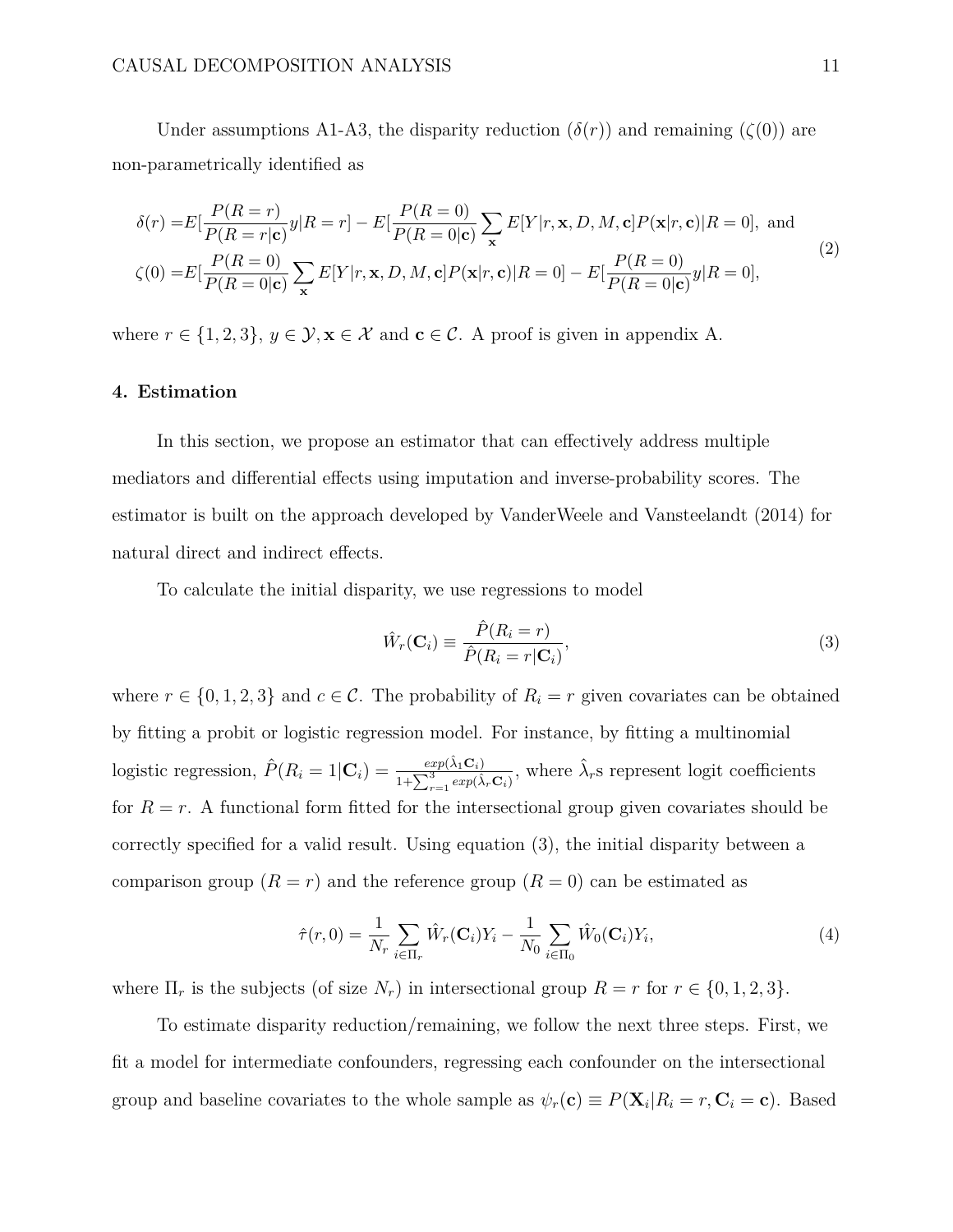on this fitted model, we compute a predicted confounder value for individual *i* (denoted as  $\tilde{\mathbf{x}}_i$  among the reference group after forcing R to be equal to r.

Second, we fit an outcome model, regressing the outcome on the intersectional group, intermediate confounders, mediators, and baseline covariates to the whole sample as  $\mu_{rxdm}(\mathbf{c}) \equiv E[Y_i|R_i = r, \mathbf{X}_i = \mathbf{x}, D_i = d, M_i = m, \mathbf{C}_i = \mathbf{c}]$ . Based on this fitted model, we compute a predicted outcome value for individual *i* among the reference group after forcing *R* to be equal to *r* and imputing  $\tilde{\mathbf{x}}_i$  as  $\hat{\mu}_{r\tilde{\mathbf{x}}_i D_i, M_i}(\mathbf{C}_i)$ . This computes a predicted estimate of the outcome for individual *i* of the reference group, if the individual was in a comparison group but using the individual's own values of the mediators and baseline covariates.

Finally,  $\hat{\mu}_{r\tilde{\mathbf{x}}_iD_iM_i}(\mathbf{C}_i)$  will be averaged over *i* among the reference group given weight  $W_0(\mathbf{C}_i)$ . Formally, the disparity reduction and disparity remaining are estimated, respectively, as

$$
\hat{\delta}(r) = \frac{1}{N_r} \sum_{i \in \Pi_r} \hat{W}_r(\mathbf{C}_i) Y_i - \frac{1}{N_0} \sum_{i \in \Pi_0} \hat{W}_0(\mathbf{C}_i) \hat{\mu}_{r \tilde{\mathbf{x}}_i D_i M_i}(\mathbf{C}_i), \text{ and}
$$
  

$$
\hat{\zeta}(0) = \frac{1}{N_0} \sum_{i \in \Pi_0} \hat{W}_0(\mathbf{C}_i) \hat{\mu}_{r \tilde{\mathbf{x}}_i D_i M_i}(\mathbf{C}_i) - \frac{1}{N_0} \sum_{i \in \Pi_0} \hat{W}_0(\mathbf{C}_i) Y_i,
$$
\n(5)

where  $\Pi_r$  is the subjects (of size  $N_r$ ) in intersectional group  $R = r$  for  $r \in \{0, 1, 2, 3\}$ . The estimation requires several steps: calculating weights, calculating predicted values of *Y* with incorporating a predicted value of **X**, and calculating the weighted average. Therefore, we used nonparametric bootstrapping in order to obtain correct standard errors.

When fitting the outcome model, differential effects are assumed regarding perceived discrimination  $(D)$  across different intersectional groups, which is consistent with Bauer and Scheim  $(2019)$ . Differential effects regarding education  $(M)$  across different intersectional groups can be easily specified, but we did not include it in our model because the interaction effect was not significant. For a valid result, the outcome and confounder models should be correctly specified. The estimate will be biased if differential effects are present but omitted from the outcome and confounder models.

As discussed above, this estimator is particularly useful when multiple mediators are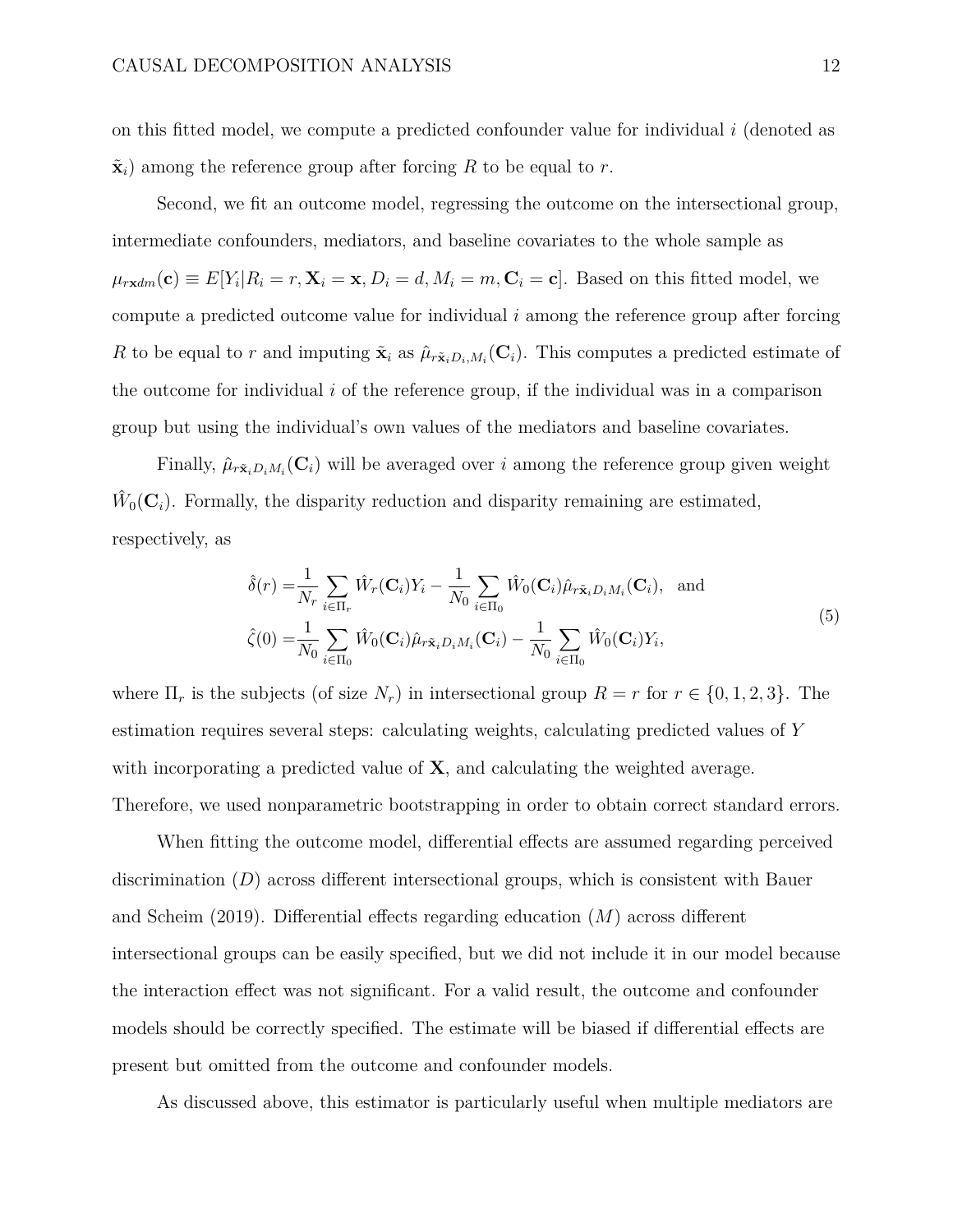considered because modeling mediators (*D* and *M*) is not necessary. Specifying a correct functional form for multiple mediators can be challenging as the number of mediators increases. While this estimator is advantageous when more mediators exist than confounders, the advantage is lost when more confounders exist than mediators.

#### *An Aside: Regression Estimator*

We review a regression estimator used by Jackson and VanderWeele (2018) to estimate the effects of interest (i.e.,  $\delta(r)$  and  $\zeta(0)$ ) and to discuss strengths and weaknesses of the regression estimator. To begin, we assume the simplest model that does not assume any differential effects.

First, the initial disparity can be estimated by fitting the following regression:

$$
Y = \phi_0 + \sum_{r=1}^{3} \phi_r I(R=r) + \phi_c \mathbf{C} + e_1,\tag{6}
$$

where  $I(R = r)$  is a dummy variable indicating  $R = r$  for  $r \in \{1, 2, 3\}$ , and  $e_1$  follows a normal distribution. Here,  $\hat{\phi}_r$  would be the estimated observed disparity after conditioning on covariates.

Second, the disparity reduction and disparity remaining are estimated by fitting the following regressions:

$$
Y = \gamma_0 + \sum_{r=1}^{3} \gamma_r I(R=r) + \gamma_{\mathbf{x}} \mathbf{X} + \gamma_c \mathbf{C} + e_2, \text{ and}
$$
  
\n
$$
Y = \alpha_0 + \sum_{r=1}^{3} \alpha_r I(R=r) + \alpha_{\mathbf{x}} \mathbf{X} + \alpha_d D + \alpha_m M + \alpha_c \mathbf{C} + e_3,
$$
\n(7)

where  $e_2$  and  $e_3$  follow standard normal distributions. The term  $\hat{\alpha}_r$  is the disparity remaining estimate after intervening on perceived discrimination and education (*D* and *M*) within the same level of intermediate confounders  $(X = x)$ . This estimand is not desirable because the disparity is estimated in the focus group in which the level of intermediate confounders (childhood SES and abuse) is the same, for instance, the group that had no exposure to child abuse. Also, this estimand prevents us from estimating a part of the disparity remaining, which is the path mediated via intermediate confounders (i.e.,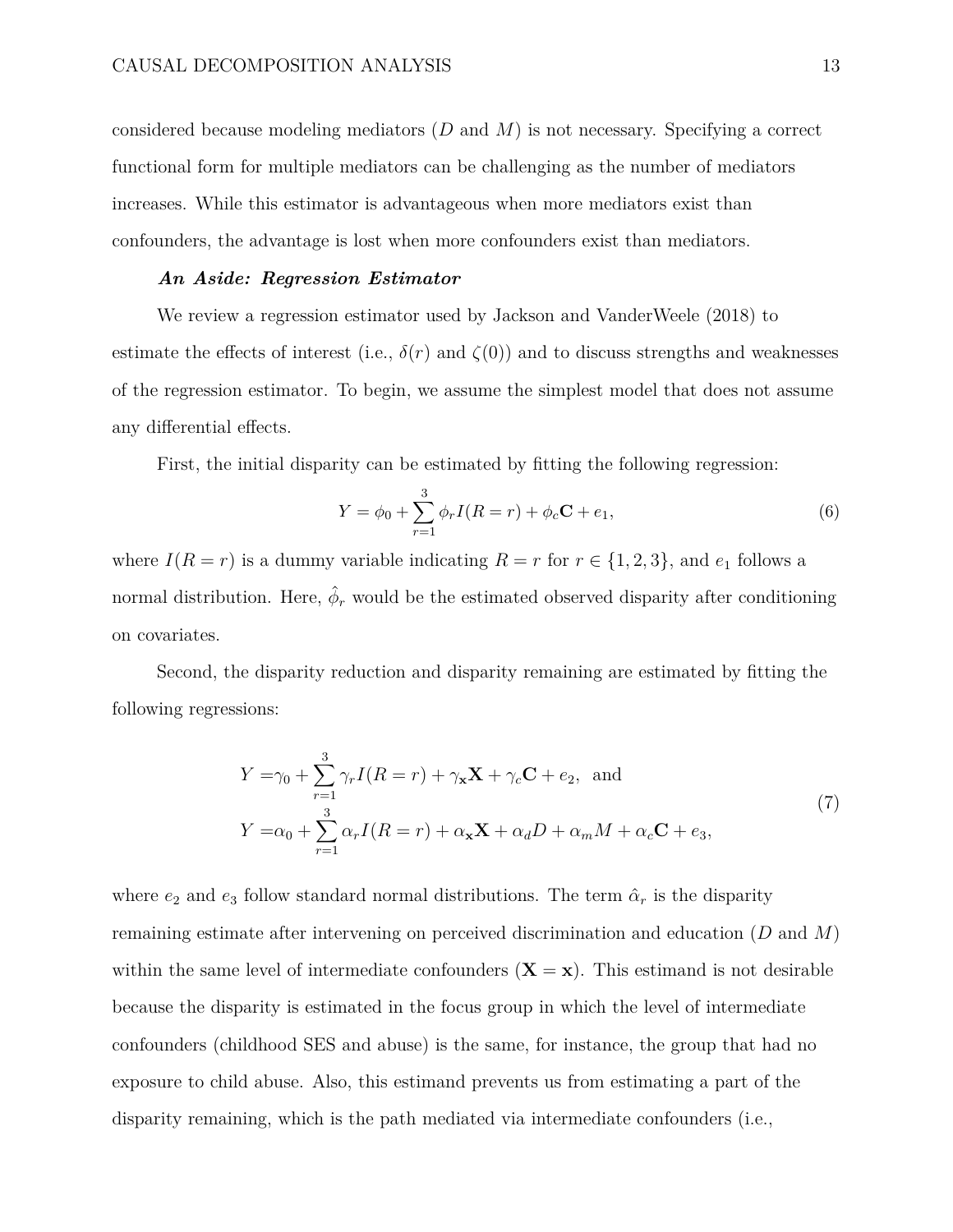$R \to \mathbf{X} \to Y$  by conditioning on  $\mathbf{X} = \mathbf{x}$ . Therefore, to estimate the disparity remaining defined in equation (1), this path mediated via intermediate confounders **X** should be added, which is  $\frac{\hat{\alpha}_{\mathbf{x}}}{\hat{\gamma}_{\mathbf{x}}} \cdot (\hat{\phi}_r - \hat{\gamma}_r)$ . This is the disparity reduction when equalizing **X** alone but only scaled by the unmediated path between  $X$  and  $Y$ . Therefore, by combining these two effect estimates,  $\zeta(0)$  is estimated as  $\hat{\alpha}_r + \frac{\hat{\alpha}_s}{\hat{\gamma}_s} \cdot (\hat{\phi}_r - \hat{\gamma}_r)$ .

The term  $\hat{\gamma}_r - \hat{\alpha}_r$  is the disparity reduction estimate after intervening on perceived discrimination and education (*D* and *M*) within the same level of  $X = x$ . However, the purpose is not to obtain disparity reduction within the same level of **X** and, thus,  $\hat{\gamma}_r - \hat{\alpha}_r$  is insufficient to capture the disparity reduction. To obtain the disparity reduction defined in equation (1), we have to add  $(1 - \frac{\hat{\alpha}_x}{\hat{\gamma}_x}) \cdot (\hat{\phi}_r - \hat{\gamma}_r)$ , which is the disparity reduction when equalizing **X** alone but only scaled by the mediated path between **X** and cardiovascular health. By combining these two effect estimates, the disparity reduced is estimated as  $\hat{\delta}(r) = \hat{\gamma}_r - \hat{\alpha}_r + (1 - \frac{\hat{\alpha}_s}{\hat{\gamma}_s}) \cdot (\hat{\phi}_r - \hat{\gamma}_r)$ . For proofs, refer to Jackson and VanderWeele (2018).

The regression estimator yields in general efficient estimates, and the estimation is straightforward if the estimation is based on the subpopulation of  $X = x$  (refer to the difference method in the structural equation model framework (Baron  $\&$  Kenny, 1986; MacKinnon & Luecken, 2008). However, if the estimation is not based on the subpopulation, the regression estimator is no longer straightforward even after assuming the simplest model in which no differential effects exist. As models change, the disparity reduction and disparity remaining should be recalculated. This calls for an estimator that is suitable for a complex model with multiple mediators and possible differential effects such as the proposed estimator. Moreover, compared to the regression estimator, the proposed estimator can exploit the covariance balancing property of propensity scores (Imbens & Rubin, 2015), in which researchers can select a sample where the samples across intersectional groups are more balanced in terms of baseline covariates.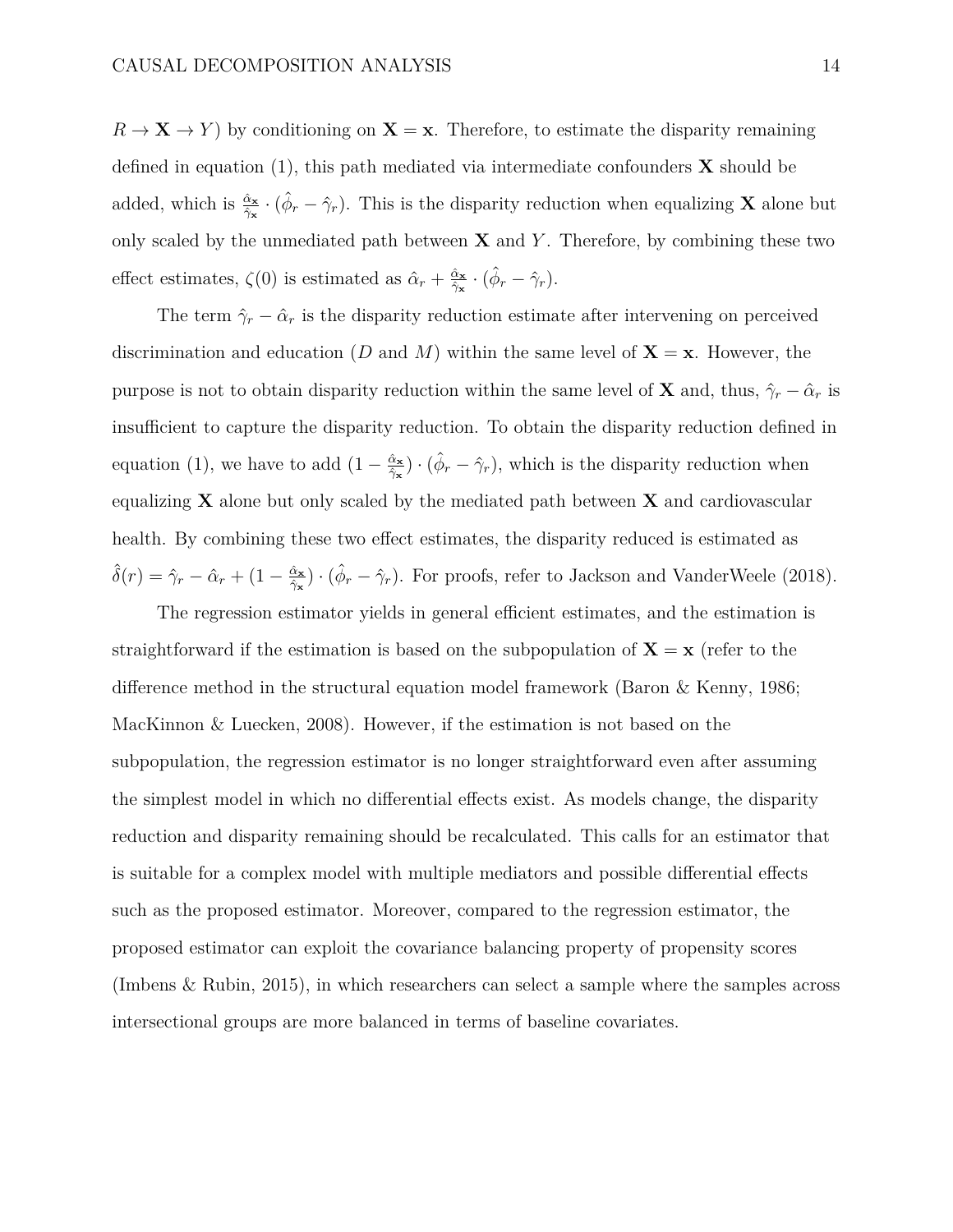#### **5. Sensitivity Analysis**

Identification and estimation crucially rely on assumption A1, which is not empirically testable. This assumption requires no omitted confounding between the outcome and the two mediators jointly, given the variables measured before the mediators (i.e., the intersectional group, intermediate confounders, and baseline covariates). For this assumption to be met, even approximately, substantive knowledge is required about the confounding structure between the outcome and mediators. However, even with substantive knowledge, the assumption may be still violated because an important confounder identified based on substantive knowledge could be unmeasured/unmeasurable. To address possible violations of this assumption, we develop a sensitivity analysis that assesses the validity of an estimated disparity reduction (or remaining) to omitted mediator-outcome confounders. Built on VanderWeele (2010a), we present sensitivity analysis for multiple mediators based on regression coefficients.

We begin by calculating bias when unmeasured confounder *U* exists that confounds the relationship between the mediators and the outcome. To do this, the following assumptions are required: 1) unmeasured confounder *U* is independent with intersectional group *R* given baseline covariates, and 2) unmeasured confounder *U* is independent with intermediate confounders **X** given baseline covariates. These assumptions are met in Figure 2 but would be violated if *U* is correlated with *R* or **X** given baseline covariates. These assumptions are restrictive but are reasonably met in some settings, for example, if the unmeasured confounder is an unknown genetic factor that does not affect childhood experiences but affects later education and cardiovascular health.

Suppose that the disparity reduction for a comparison group  $(R = r)$  is estimated given measured variables as,  $\delta(r) = \sum_{\mathbf{c}} E[Y|R = r, \mathbf{c}]P(\mathbf{c}) - \sum_{\mathbf{x},d,m,\mathbf{c}} E[Y|R = r]$  $r, \mathbf{x}, d, m, \mathbf{c}$   $P(\mathbf{X} = \mathbf{x}|R = r, \mathbf{c})P(D = d, M = m|R = 0, \mathbf{c})P(\mathbf{c})$ , using the identification result shown in appendix A (see equation  $(12)$ ). If unmeasured confounder *U* exists, this expression will lead to a biased estimate. We define this bias as the difference between the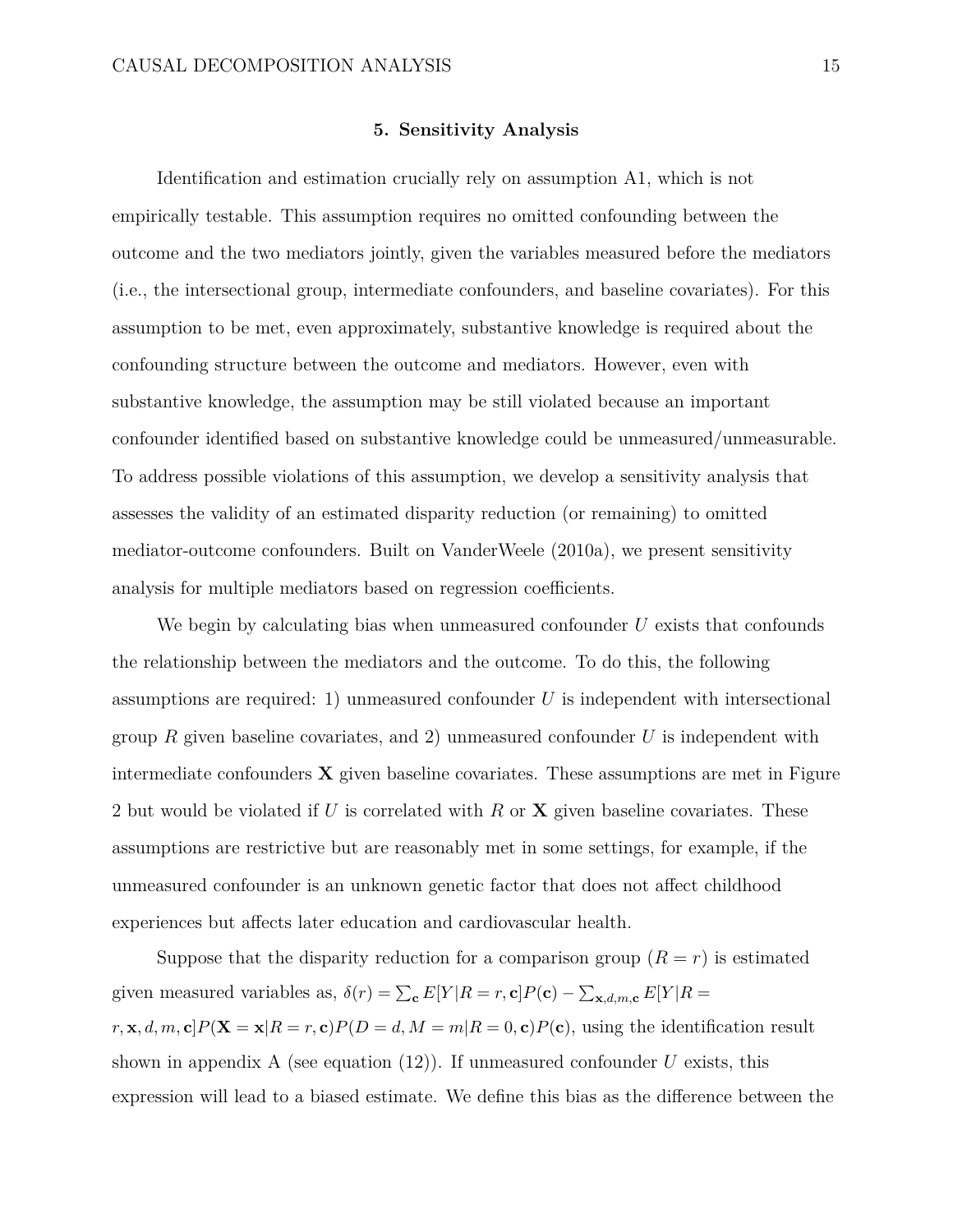

*Figure 2.* When unmeasured confounder *U* between the mediators and outcome exists

Note. 1) Diagram represents the relationship between race and gender intersectional status *R*, cardiovascular health *Y*, discrimination *D*, and education *M*, as well as history *H*, age  $C_1$ , genetic vulnerability  $C_2$ , childhood SES  $X_1$ , and child abuse  $X_2$ .

2) Solid lines represent relationships that are preserved and dashed lines represent relationships that are removed by intervening on *D* and *M*.

3) Placing a box around the conditioning variables implies that a disparity is considered within levels of these variables.

expected value of the estimate and the true effect. Formally, the bias for disparity reduction for  $R = r$  (*bias*( $\delta(r)$ )) is defined as

$$
\sum_{\mathbf{c}} E[Y|R=r,\mathbf{c}]P(\mathbf{c}) - \sum_{\mathbf{x},d,m,\mathbf{c}} E[Y|R=r,\mathbf{x},d,m,\mathbf{c}]P(\mathbf{x}|R=r,\mathbf{c})P(d,m|R=0,\mathbf{c})P(\mathbf{c})
$$

$$
-\sum_{\mathbf{c}} E[Y|R=r,\mathbf{c}]P(\mathbf{c}) + \sum_{\mathbf{x},d,m,\mathbf{c},u} E[Y|R=r,\mathbf{x},d,m,\mathbf{c},u]P(\mathbf{x}|R=r,\mathbf{c})P(d,m|R=0,\mathbf{c},u)P(u,\mathbf{c}).
$$

Given this definition, general bias formulas for disparity reduction and remaining can be calculated (refer to appendix B); yet, we only present the simplified bias formulas that are more practical. The general bias formulas are simplified under the following assumptions: 1) unmeasured confounder  $U$  is binary, 2) the effect of unmeasured confounder  $U$  on the outcome is constant across the strata of the intersectional group  $(R)$ , intermediate confounders  $(X)$ , mediators  $(D, M)$ , and baseline covariates  $(C)$ , and 3) the effect of the intersectional group on the prevalence of unmeasured confounder *U* is constant across the strata of mediators  $(D, M)$  and baseline covariates  $(C)$ . These simplifying assumptions may be violated in some applied settings and, thus we will discuss a way to relax these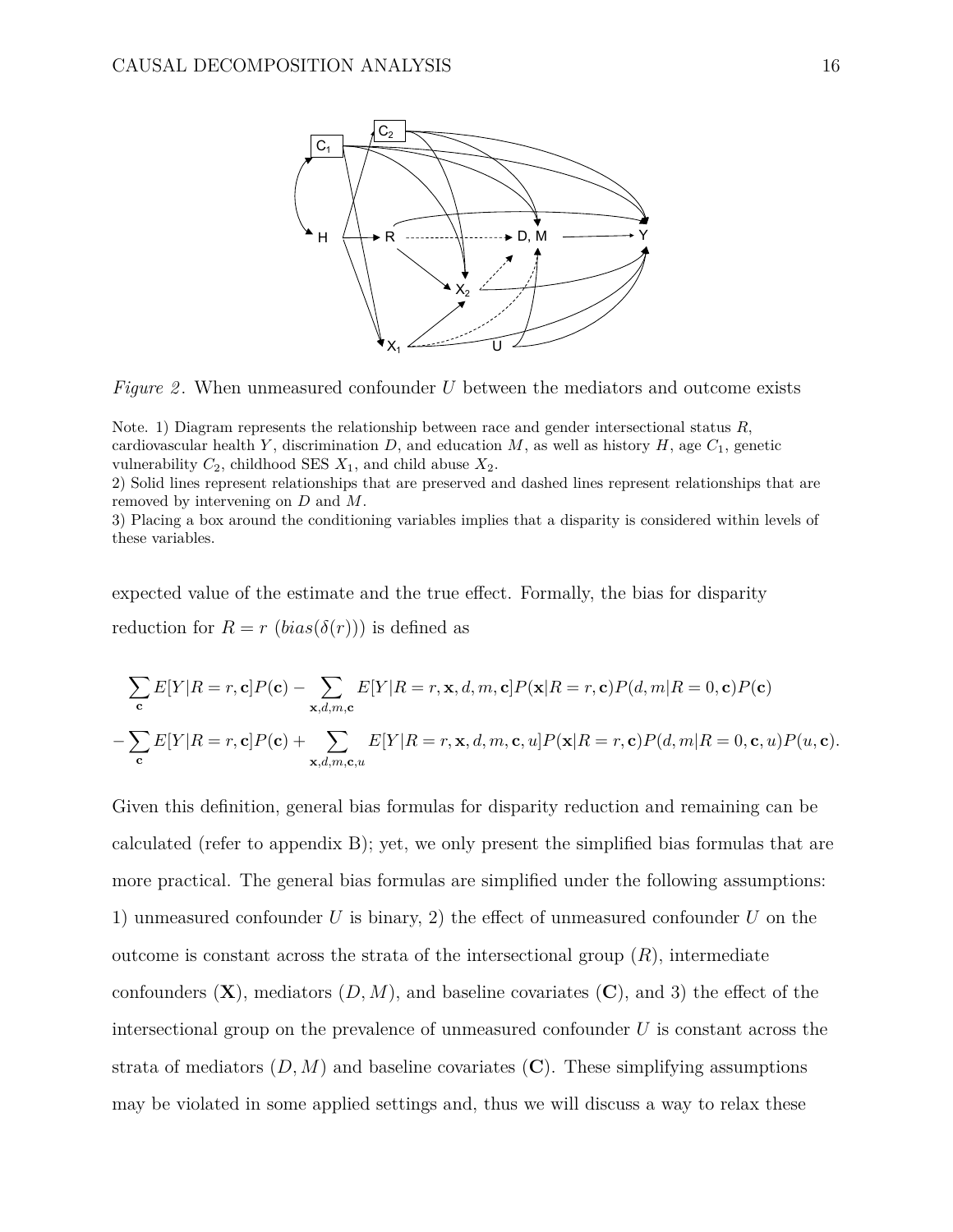assumptions in section 5.2.

#### **5.1. Sensitivity Analysis Based on the Regression Coecients**

One way to assess the sensitivity of an estimated disparity reduction (or remaining) is to use the following sensitivity parameters: 1) the difference in expected outcome Y comparing  $U = 1$  and  $U = 0$  is  $\gamma$ , across strata of  $R$ , **X**, *D*, *M*, and **C**, and 2) the prevalence of unmeasured confounder *U* comparing intersectional statuses  $R = r$  and  $R = 0$ is  $\beta_r$  across strata of *D, M,* and **C**. We provide the simplified bias formulas given these two sensitivity parameters as

$$
bias(\delta(r)) = -\gamma \beta_r, \text{ and}
$$
  

$$
bias(\zeta(0)) = \gamma \beta_r,
$$
 (8)

where  $r \in \{1, 2, 3\}$ . A proof is given in appendix C. From the bias formulas, we note that the bias for disparity reduction and disparity remaining is the same except that the signs are the opposite. Unmeasured confounder *U* is assumed to be independent with the race-gender intersectional status given baseline covariates, and thus the bias for the initial disparity due to the unmeasured confounder is zero.

While the interpretation of  $\gamma$  is straightforward, the interpretation of  $\beta_r$  may not be straightforward. The sensitivity parameter  $(\beta_r)$  is conditioned on the mediators, which are descendants (variables that are affected by) of unmeasured confounder  $U$ . The prevalence difference in unmeasured confounder U between the marginalized and non-marginalized groups may be zero but, the difference could be negative or positive after conditioning on mediators. For instance, suppose that the prevalence of a genetic factor (*U*) between Black women and White men is equal; suppose further that discrimination (*D*) occurs if either a person is Black women or has the genetic factor. If a White man is discriminated against, then we know that he has the genetic factor. Thus, by conditioning on discrimination, the genetic factor becomes more prevalent for White men than Black women (See, e.g.,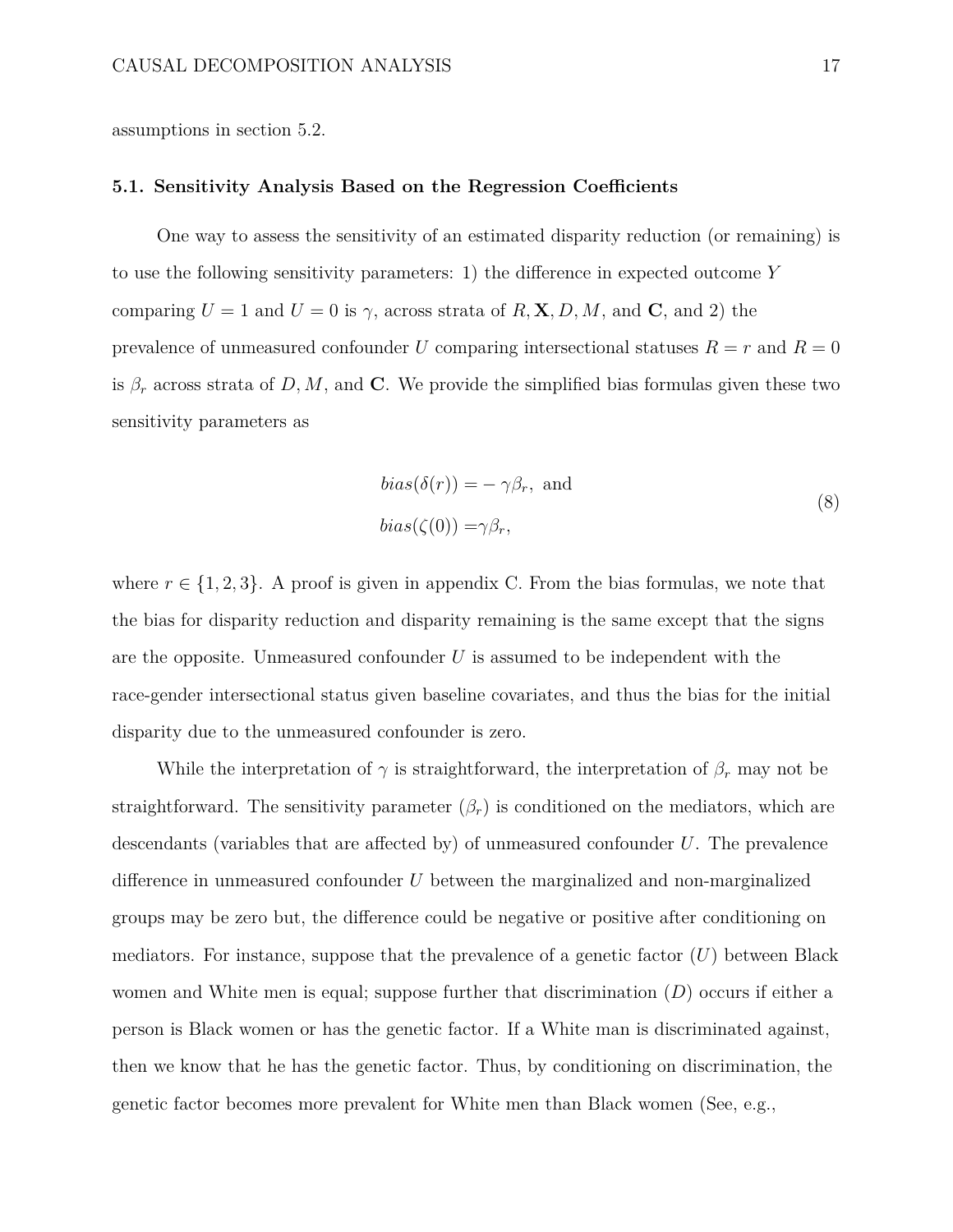VanderWeele, 2010b; VanderWeele & Robins, 2007, for more explanation). While the interpretation of  $\beta_r$  is challenging, existing covariates could give a range of plausible values of this sensitivity parameter.

Note that  $\beta_r$  does not condition on intermediate confounders **X**, which fixes the error in Park and Esterling (2020). The bias includes the path of  $R \to (\mathbf{X}) \to D, M \to U \to Y$ where the parentheses imply that the path goes both through or not through **X**.

### **5.2. When a Simplifying Assumption Is Violated**

When one of the simplifying assumptions is violated, one can use the original bias formula shown in appendix B (See, equation (14)), which may not be very practical since the number of sensitivity parameters becomes unwieldy. Therefore, we recommend modifying the original bias formula depending on the particular violation(s). Suppose that the second simplifying assumption is violated such that the effect of the unmeasured confounder on the outcome depends on the value of mediators as  $\gamma^{\text{dm}}$ ; and that the third assumption is met that the prevalence difference in the unmeasured confounder is constant across the level of mediators and covariates as  $\beta_r$ . Then the following modified bias formula can be used as an alternative.

$$
bias(\delta(r)) = \beta_r \sum_{d,m,c} \gamma^{dm} P(d,m|R=0,\mathbf{c}) P(\mathbf{c}),\tag{9}
$$

where  $d \in \mathcal{D}, m \in \mathcal{M}$ , and  $\mathbf{c} \in \mathcal{C}$ . The conditional probability of mediators (i.e.,  $P(d, m | R = 0, c)$  can be drawn from the data. Then the overall value of  $\gamma$  will be obtained by summing over values of  $\gamma^{dm}$  weighted by this conditional probability of mediators.

As another example, suppose that the second simplifying assumption is met while the third assumption is violated such that the prevalence difference in the unmeasured confounder depends on the value of baseline covariates as  $\beta_r^{\mathbf{c}}$ . Then the following modified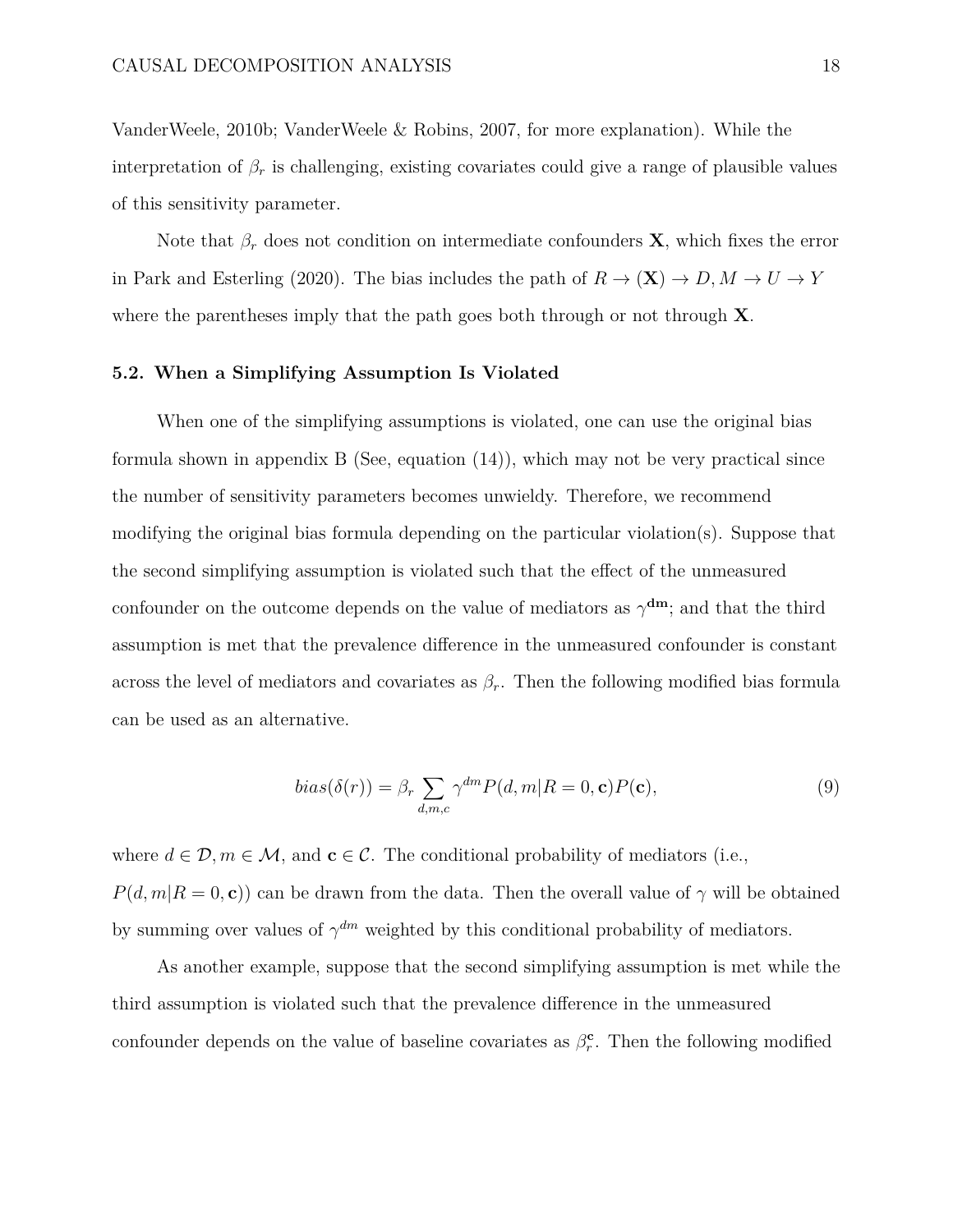bias formula can be used as

$$
bias(\delta(r)) = \gamma \sum_{c} \beta_r^{\mathbf{c}} P(\mathbf{c}), \qquad (10)
$$

where  $\mathbf{c} \in \mathcal{C}$ . Again, the overall value of  $\beta_r$  will be obtained by summing over values of  $\beta_r^{\mathbf{c}}$ weighted by the distribution of covariates (i.e., *P*(**c**)).

## **6. Application to the MIDUS Data**

#### **6.1. Data and Measures**

Extending analyses by Lee, Park, and Boylan (2020), we extracted baseline and outcome data from MIDUS and the MIDUS Refresher. We limited the sample to those respondents (n=1978) who participated in MIDUS wave 2 or MIDUS Refresher biological data collection and identified themselves either as non-Hispanic White or non-Hispanic Black. Racial and gender statuses were created using the nexus of self-identified race/ethnicity and gender. Cardiovascular health was assessed in accordance with the AHA's criteria (Lloyd-Jones et al., 2010). A composite was created to reflect the criteria for ideal, intermediate, or poor cardiovascular health, respectively, on each of seven metrics: smoking, BMI, physical activity, diet, total cholesterol, blood pressure, and fasting glucose.

We have considered two life-course mediators (perceived discrimination and education) that explain cardiovascular disparities across intersectional groups. As for perceived discrimination, respondents were asked to report the number of times in their life they faced "discrimination" in 11 questions. Each item was recoded 1 if respondents reported 1 or more times, otherwise 0. An inventory of lifetime discrimination was constructed by summing the items with possible scores ranging from 0 to 11 (Williams et al. 1997). Education is a variable that indicates the highest level of degree completed, which ranges from  $1 =$  no school/some grade school to  $12 =$  PhD, MD, or other professional degree.

Intermediate confounders include childhood SES and abuse. Childhood SES is an index measure including parental education, poverty, financial status, and employment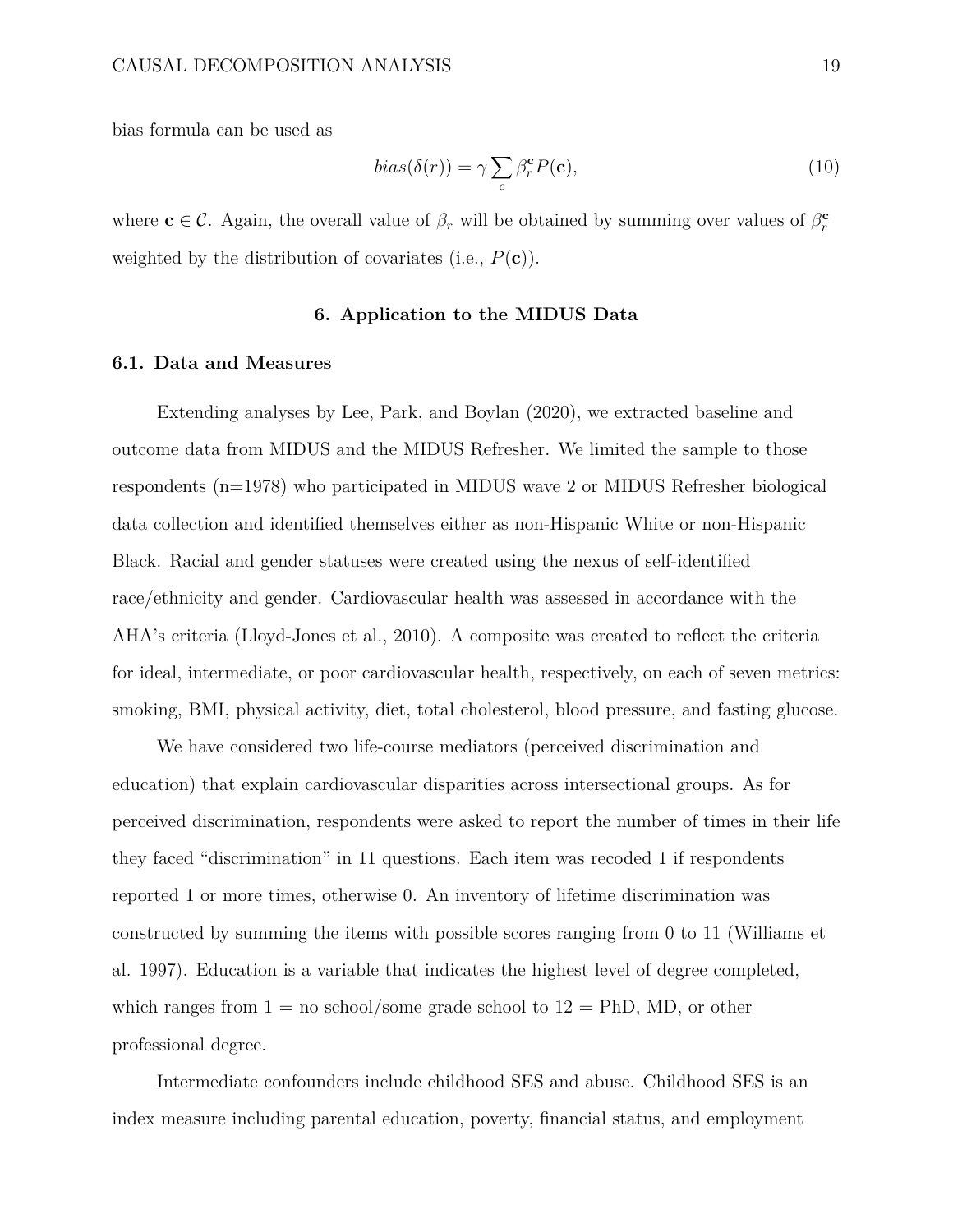status of parent(s). Abuse is an index, drawn from items on the Childhood Trauma Questionnaire (Bernstein & Fink, 1998), measuring experiences of emotional, physical, or sexual abuse, with possible responses to each item ranging from 1 (never true) to 5 (very often true).

For baseline covariates, we included age and parental history of cardiovascular and metabolic illness (heart problems, stroke, and diabetes), which may reflect genetic susceptibility and shared lifestyle/environments associated with reduced respondent's cardiovascular health score.

Consistent with Lee et al. (2020), while Black women in our study have the lowest (i.e., unhealthiest) cardiovascular health scores (6.99), White women have the highest cardiovascular health scores (8.73). White men have higher scores than Black men (7.95 vs. 7.29), and there is no significant gender difference among Blacks. Regardless of gender, Black adults show greater levels of standardized perceived discrimination scores (Black men=0.81, Black women=0.69) than Whites (White men=  $-0.28$ , White women=  $-0.13$ ). White men have the highest levels of standardized education scores (0.37), followed by White women  $(0.27)$ , Black women  $(-0.31)$  and Black men  $(-0.40)$ , although there is no significant gender difference among Blacks.

### **6.2. Analysis under Conditional Ignorability**

We compared the results from both proposed and regression-based methods. For the proposed method, we used the estimator shown in equation (5) and calculated the estimates with and without considering differential effects across intersectional groups. For the regression-based method, we used the regression estimator suggested by Jackson and VanderWeele (2018) and calculated the estimates without considering differential effects. It is possible to consider differential effects with the regression estimator, but this requires additional calculations.

The results of all comparison groups (Black men, White women, and Black women)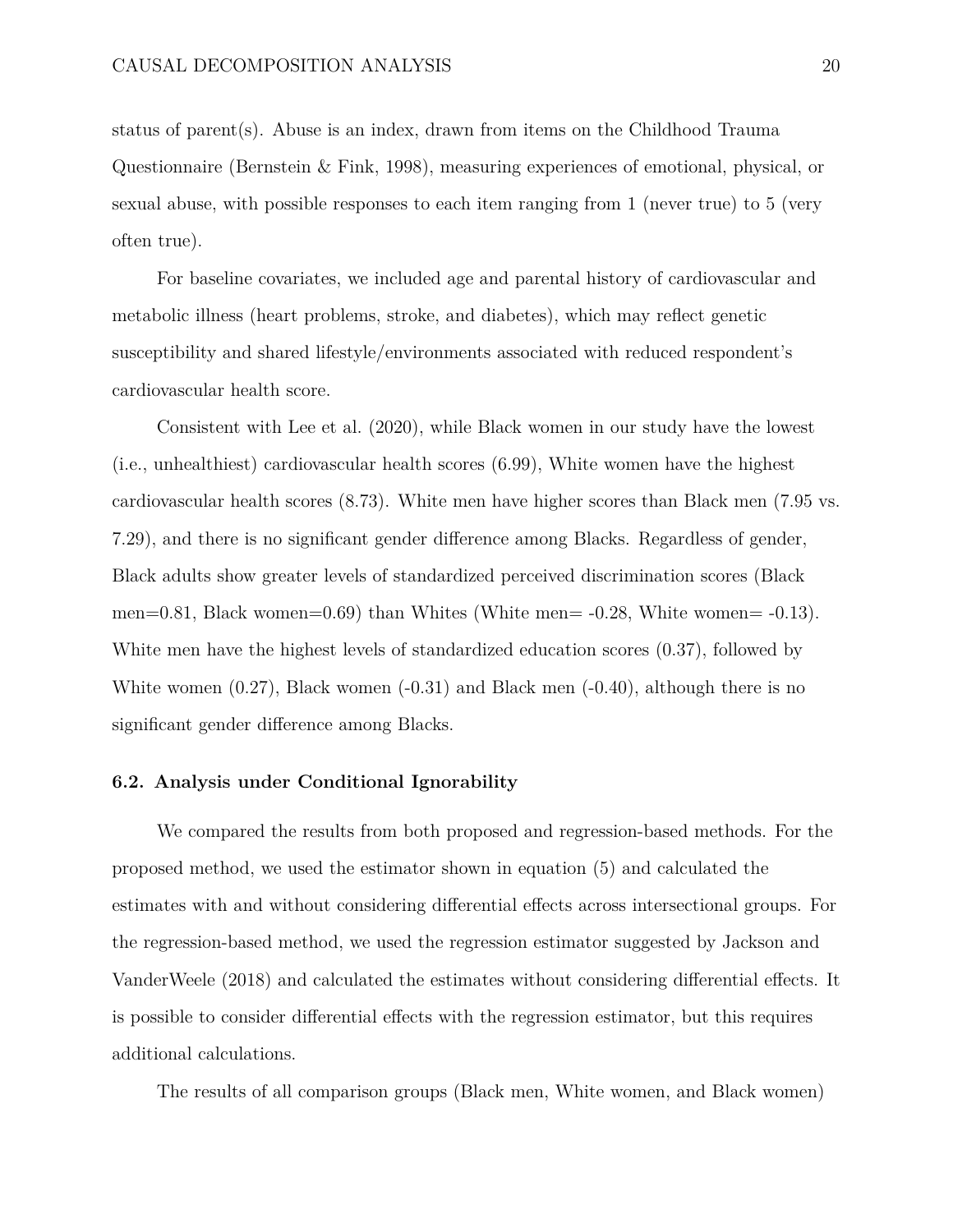are available, but for simplicity, we only present the disparity reduction and disparity remaining for Black women when compared to White men after intervening on education and perceived discrimination simultaneously.

Table 1

*Estimates of the disparity reduction and disparity remaining for Black women vs. White men*

| Estimator                         | Proposed Estimator | Regression Estimator |
|-----------------------------------|--------------------|----------------------|
| Observed disparity $(\tau(3,0))$  | $-0.987$           | $-0.927$             |
| (95% CI)                          | $(-1.281, -0.684)$ | $(-1.240, -0.617)$   |
| Without Differential Effects      |                    |                      |
| Disparity remaining $(\zeta(0))$  | $-0.401$           | $-0.396$             |
| $(95\% \text{ CI})$               | $(-0.693, -0.065)$ | $(-0.704 - 0.072)$   |
| Disparity reduction $(\delta(3))$ | $-0.586$           | $-0.531$             |
|                                   |                    |                      |
| $(95\% \text{ CI})$               | $(-0.776, -0.392)$ | $(-0.688 - 0.386)$   |
| $%$ reduction                     | 59.4%              | 57.3%                |
| With Differential Effects         |                    |                      |
| Disparity remaining $(\zeta(0))$  | $-0.524$           |                      |
| $(95\% \text{ CI})$               | $(-0.883, -0.193)$ |                      |
| Disparity reduction $(\delta(3))$ | $-0.464$           |                      |
| $(95\% \text{ CI})$               | $(-0.701, -0.227)$ |                      |
| $%$ reduction                     | 47.0%              |                      |

*Note.*  $CI =$  confidence interval.

Table 1 shows initial disparities  $(\tau(3,0))$ , disparity remaining  $(\zeta(0))$ , and disparity reduction  $(\delta(3))$  in terms of cardiovascular health. The results from the proposed estimator show that, compared to White men, the initial disparity for Black women is -0.987. Similarly, the results from regression-based methods show that, compared to White men, the initial disparity for Black women is -0.927. The difference is probably due to the following factors: 1) the proposed estimator requires the covariate balancing property of propensity scores, and 2) the proposed estimator standardizes covariates across intersectional groups rather than conditioning on them. Both estimates are negative, with a confidence interval bounded away from zero, which means that cardiovascular health for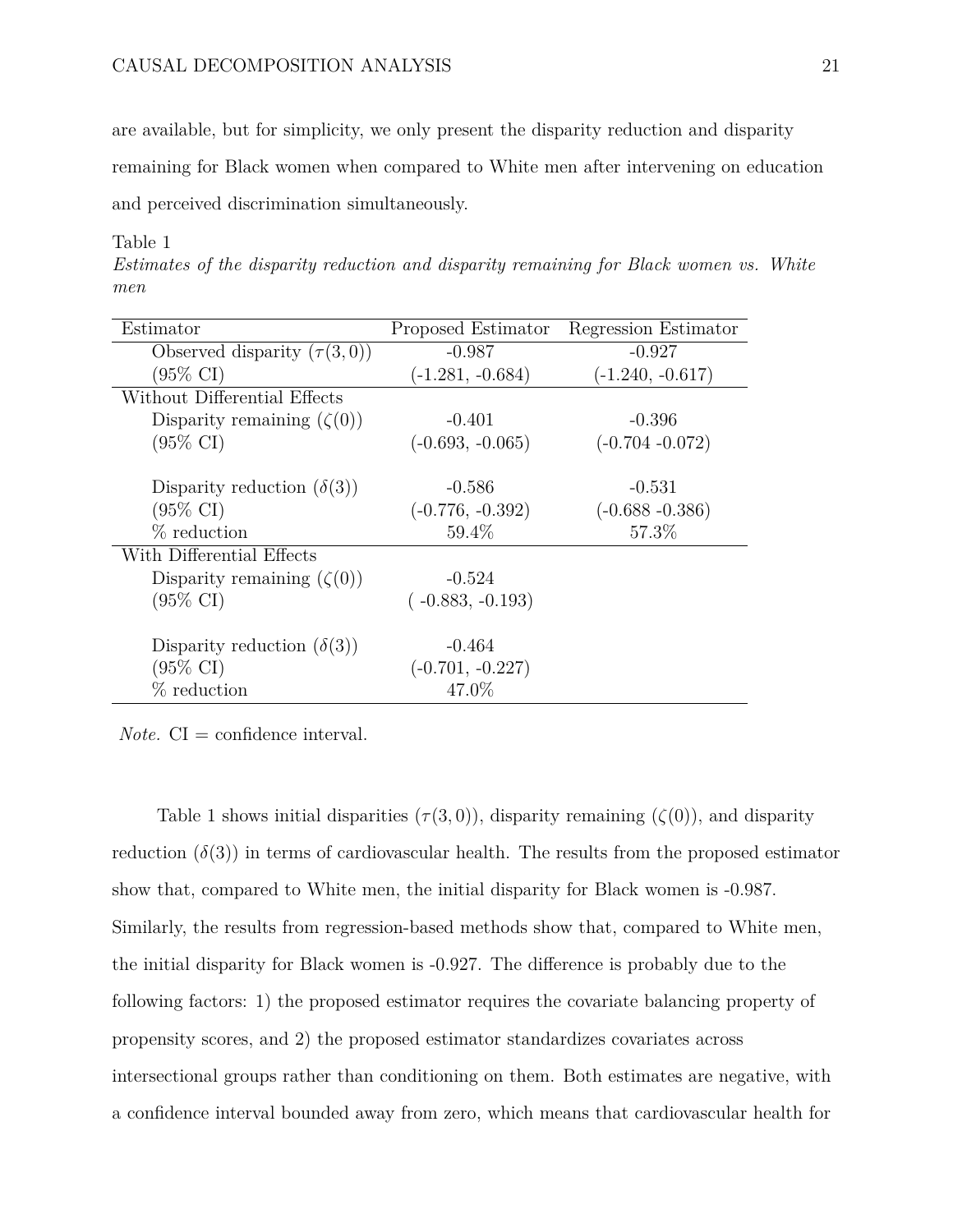Black women is significantly lower than White men among those who have the same distributions of age and genetic vulnerability. While this result is interesting, sociologists have a further interest in knowing which interventions are necessary to reduce this disparity.

The second two rows show disparity remaining and reduction without specifying differential effects for discrimination. This implies that the effect of discrimination on cardiovascular health is assumed to be constant across intersectional groups. After equalizing the distributions of both education and perceived discrimination across groups, the results from the proposed method show that the initial disparity would be reduced by 59.4% for Black women compared to White men. The regression-based method results show comparable levels of disparity reduction for Black women (57.3%) compared to White men.

The third two rows show disparity remaining and reduction when considering differential effects for discrimination. As we consider whether the effect of perceived discrimination on cardiovascular health varies by intersectional group, the results from the proposed method show that the initial disparity would be reduced by 47.0% for Black women. Note that the percentage of reduction when considering differential effects decreased by 12.4%. That's because the effect of discrimination on cardiovascular health is larger for White men than Black women, which is consistent with prior work that shows a salient inverse association between interpersonal discrimination and cardiovascular health scores, particularly for White adults (Bey, Jesdale, Forrester, Person, & Kiefe, 2019). This finding highlights the importance of addressing differential effects. Overall, the results suggest that cardiovascular health disparities for Black women will be significantly reduced if interventions could decrease the level of discrimination while simultaneously increasing the level of education to that of White men with the same age and genetic vulnerability distributions.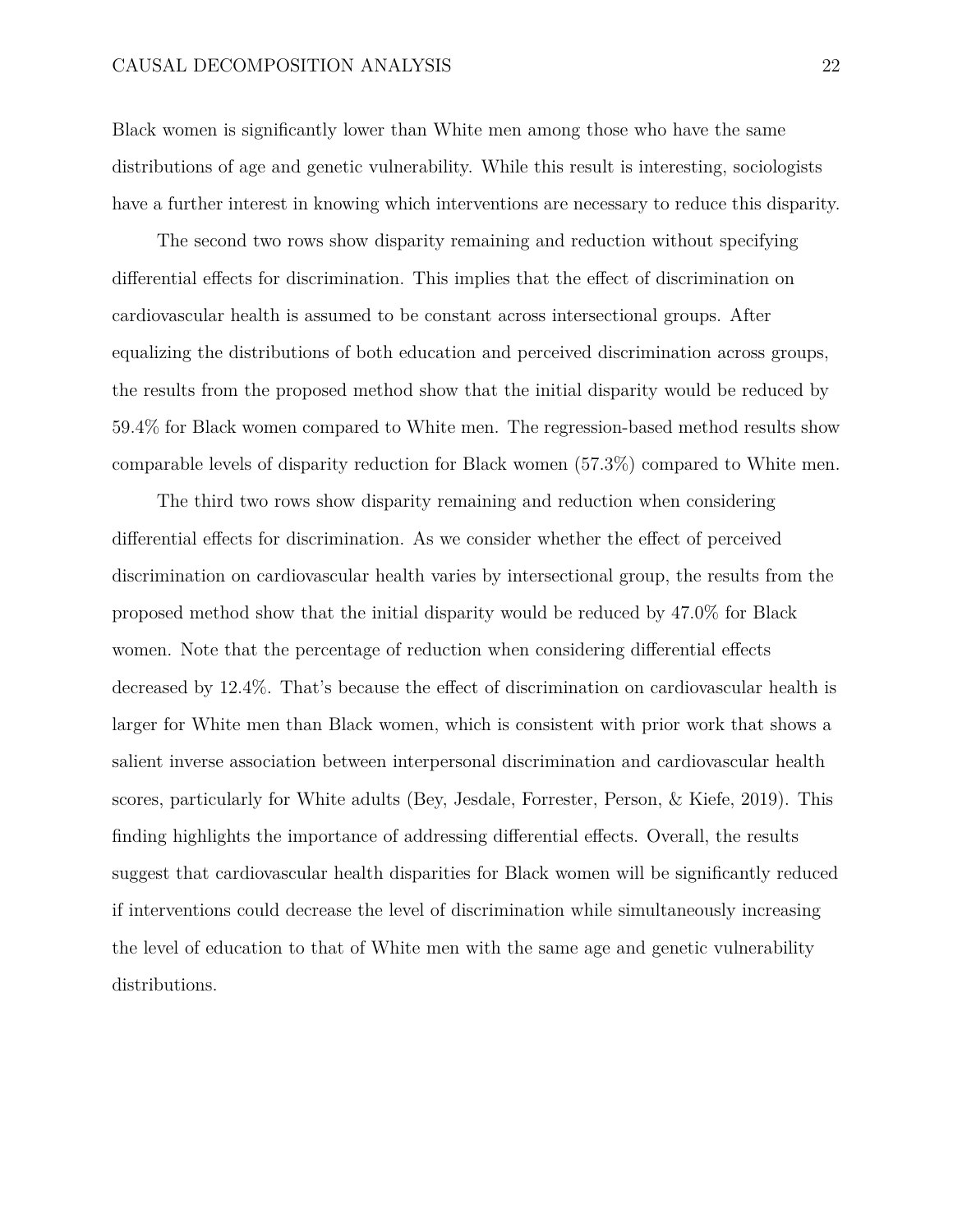### **6.3. Sensitivity Analysis**

In this section, we apply the sensitivity analyses that we derived from the bias formula results of Section 5.1. The sensitivity of the results depends on the following two parameters: 1) the effect of an unmeasured confounder on the cardiovascular health given the intersectional status, intermediate confounders, mediators, and baseline covariates  $(\gamma)$ and 2) the prevalence difference in an unmeasured confounder comparing Black women and White men given mediators and baseline covariates  $(\beta_r)$ . Under the simplifying assumptions described above, the bias for disparity reduction is  $-\gamma \beta_r$ , and the bias for disparity remaining is  $\gamma \beta_r$ .

We use existing covariates as reference values to reasonably speculate a plausible range of each parameter's magnitude. The parameter  $\gamma$  ranges from -0.584 (age) to -0.098 (parental history of stroke). The parameter  $\beta_r$  ranges from -0.157 (parental history of heart diseases) to 0.204 (parental history of diabetes). While these reference values lend context to the parameters, it is essential to note that an unmeasured confounder could exist with a larger association with the outcome and the exposure than these values. For this illustration, let us assume unmeasured confounders act toward reducing the absolute value of disparity reduction/remaining.

Figure 3A indicates that the disparity reduction is robust to violations of the no omitted mediator-outcome confounding assumption. If we have an unmeasured confounder as strong as age ( $\gamma \approx 0.584$ ), the estimate for disparity reduction will become zero with the value of  $\beta_r = 0.795$  (because  $-0.464 - (-0.584 \times 0.795) \approx 0$ ). With the same strength of an unmeasured confounder, the 95% confidence interval will cover zero with the value of  $\beta_r = 0.389$  (because  $-0.227 - (-0.584 \times 0.389) \approx 0$ ). In other words, the prevalence difference in an unmeasured confounder comparing Black women and White men should be at least 38.9% after conditioning on mediators for the disparity reduction to change from significance to non-significance at the 95% confidence level. This amount of confounding is greater than the range of reference values for  $\beta_r$  drawn from existing covariates.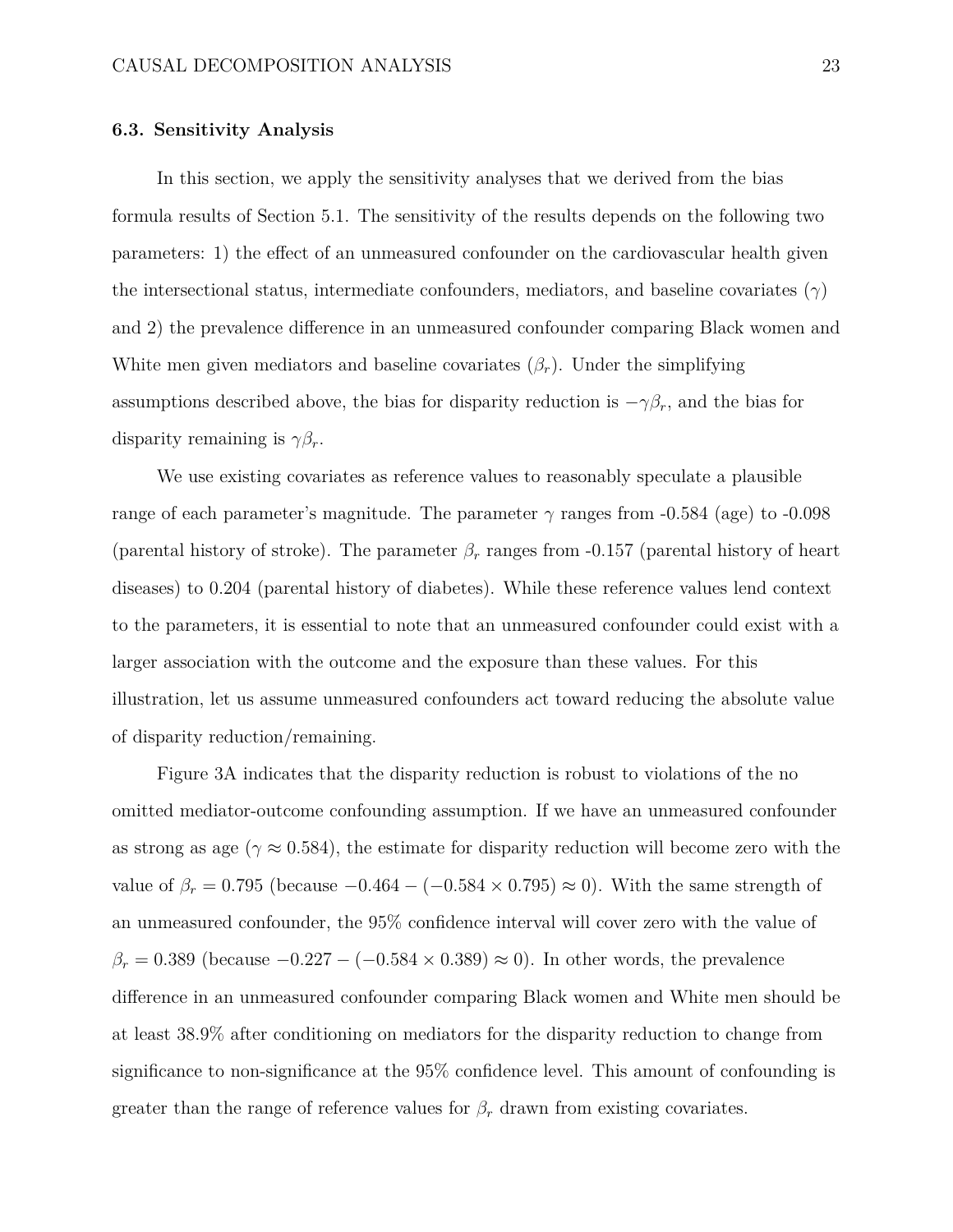

*Figure 3*. Sensitivity of the estimates based on regression coefficients

*Note. 1) Bold lines represent the points at which the estimates become zero. 2) Dashed lines represent the points at which the 95% confidence intervals cover zero. 3) The estimates' standard errors are assumed to be invariant with a varying amount of confounding.*

The same applies to the disparity remaining estimate. Figure 3B indicates that the disparity remaining is robust to violations of the no omitted mediator-outcome confounding assumption. The estimate for disparity remaining will become zero with the value of  $\beta_r = 0.897$  (because  $-0.524 - (-0.584 \times 0.897) \approx 0$ ); the 95% confidence interval will cover zero with the value of  $\beta_r = 0.330$  (because  $-0.193 - (-0.584 \times 0.330) \approx 0$ ); given that we have an unmeasured confounder as strong as age. This confounding amount is still greater than the reference values drawn from existing covariates. This result implies that the significance of disparity remaining will not change when there are unmeasured confounders with a similar range of sensitivity parameter values as the existing covariates.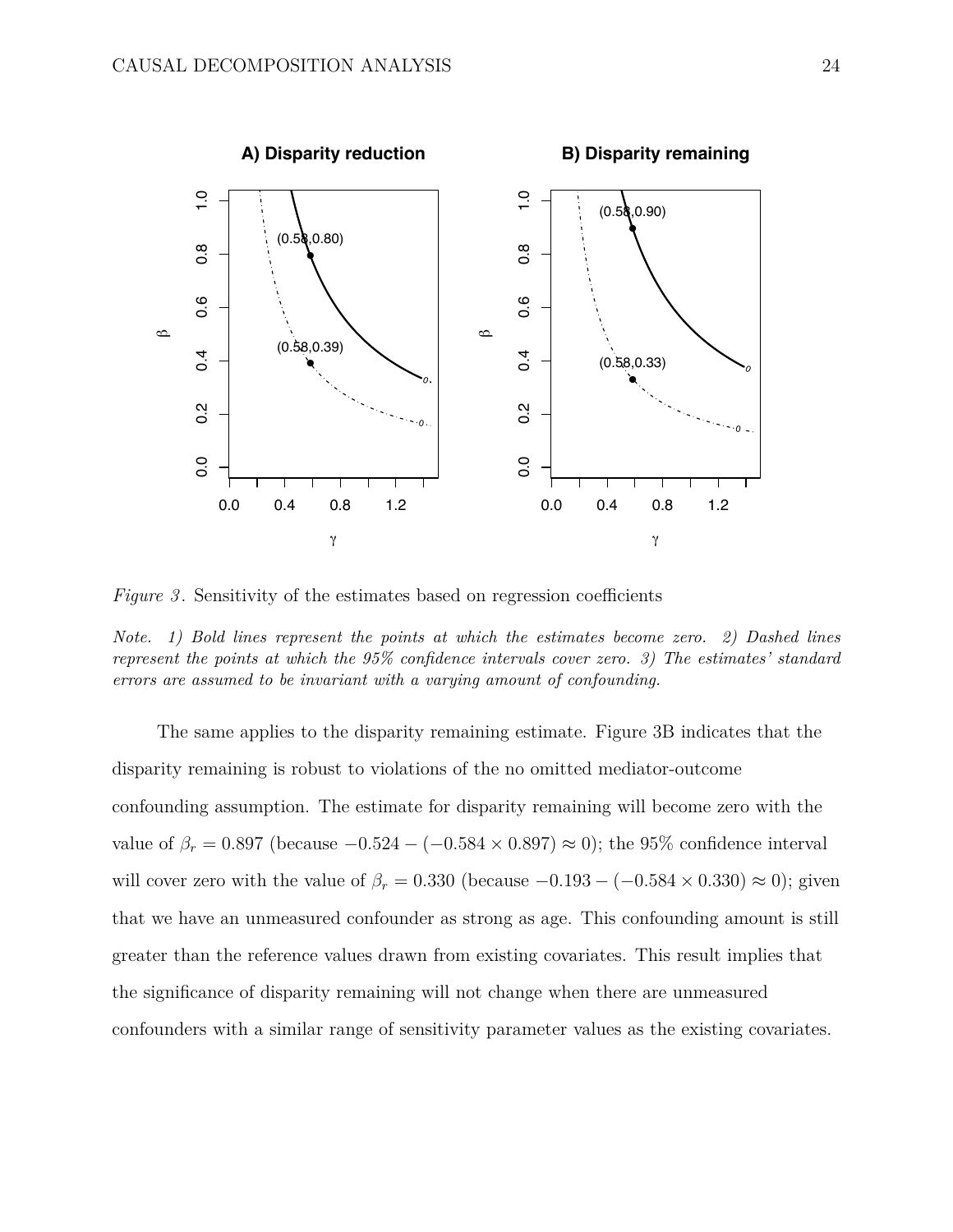## **7. Discussion**

In this paper, we study identification, estimation, and sensitivity analysis for the disparity reduction and disparity remaining between intersectional groups. Our paper contributes to the causal decomposition analysis literature in several ways. First, we developed a nonparametric estimator, which effectively accommodates a complex model with multiple mediators and differential effects. Second, we developed a sensitivity analysis based on the regression coefficients. The proposed sensitivity analysis technique can help researchers assess their findings' robustness to possible violations of the no omitted mediator-outcome confounding assumption even when the model underlying their study is complex.

The recent work by Jackson (2020) proposed alternative weighting methods (i.e., the ratio of mediator probability and inverse odds ratio weightings) in disparity research that can be used when a single mediator is considered. These estimators are also flexible to accommodate differential effects and can be modified to accommodate multiple mediators. They require a functional form to be correctly specified for every intervening mediator and intersectional group. In contrast, the proposed estimator requires a functional form to be correctly specified for the outcome, intermediate confounders, and intersectional group. Researchers can choose between these estimators depending on the context of their studies; yet, the proposed estimator is less demanding in terms of modeling perspectives as the number of mediators increases.

While the primary purpose of this paper is methodological, we note issues related to perceived discrimination. Our measure of discrimination mainly captures individuals' awareness of or willingness to report discrimination. It is possible that experiencing discrimination might have different meanings or that different reporting thresholds exist across intersectional groups. For example, White men might view discrimination as a loss of white supremacy or privilege, while Black women might encounter multiple forms of discrimination through racial or male supremacy. If a differential construct is used as a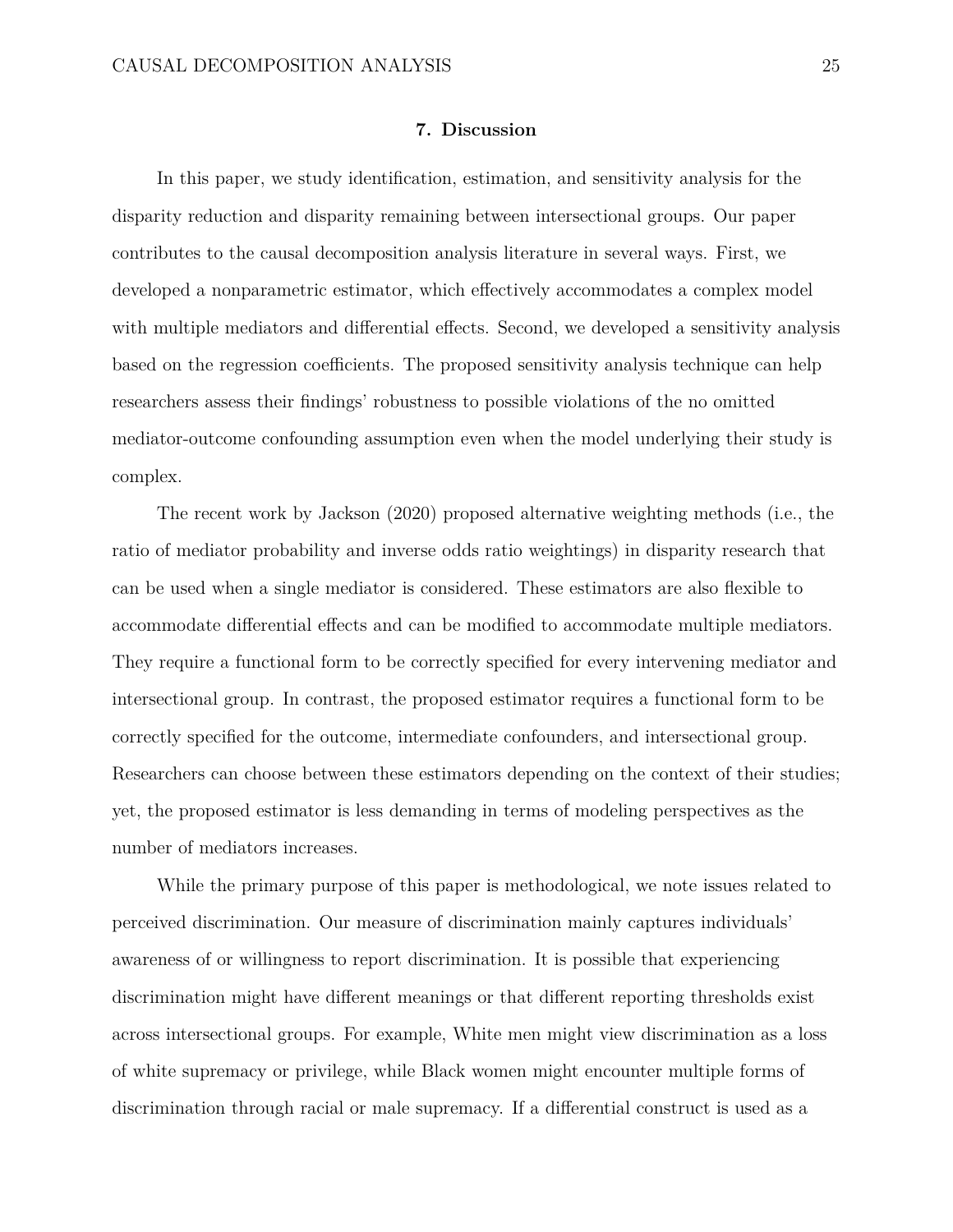mediator, it is difficult to interpret the disparity reduction/remaining in a meaningful way since it is not clear how to equalize, even hypothetically, the distribution of perceived discrimination across groups. Jackson and VanderWeele (2019) discussed this problem of differential constructs and offered several solutions.

There are limitations and possible future directions for the proposed methods. First, the proposed estimator is developed for interventions that depend on baseline covariates only. For example, we intervene so that the distributions of education and discrimination were the same between groups who have the same age and genetic vulnerability. However, suppose investigators are interested in other types of interventions, such as equalizing the mediators' distributions between groups who have the same early life adversities (i.e., child abuse or child SES) in addition to the baseline covariates. In that case, a different estimator should be considered. For more explanation, refer to Jackson (2020). Second, it is important to note that the proposed sensitivity analysis is restricted to certain settings due to its assumptions. For example, unmeasured confounders would likely be correlated with the intersectional group and intermediate confounders in many situations. Therefore, an important area for future study is to develop a general sensitivity analysis that does not require these assumptions. Third, another critical area for future study is to address possible measurement errors in confounders and mediators. Given that measurement error for confounders and mediators is common, it would be necessary to develop sensitivity analysis to check the robustness of the results to possible measurement error in the context of disparity research.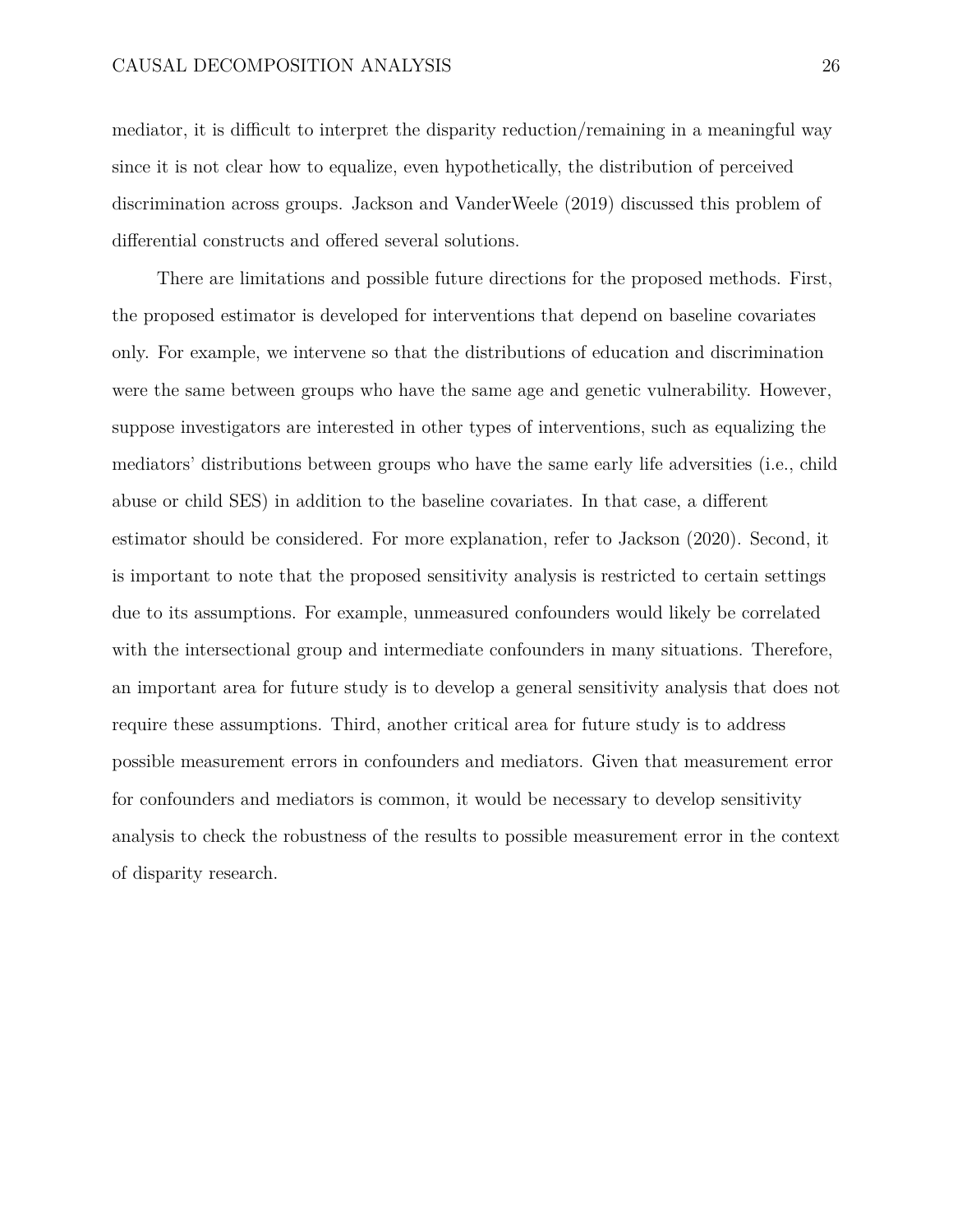## **Appendix A: Identification of**  $\delta(r)$  **and**  $\zeta(0)$

As defined in equation (1),  $\delta(r) = \sum_{\mathbf{c}} E[Y|r, \mathbf{c}]P(\mathbf{c}) - E[Y(G_{d|c}(0), G_{m|c}(0))|r]$ , and  $\zeta(0) = E[Y(G_{d|c}(0), G_{m|c}(0)) | r] - \sum_{c} E[Y|R = 0, c]P(c)$ . First, we can express  $\sum_{c} E[Y|r, \mathbf{c}]P(\mathbf{c})$  using weight as

$$
\sum_{c} E[Y|r, \mathbf{c}] P(\mathbf{c}) = \sum_{\mathbf{c}, y} y P(y|r, \mathbf{c}) P(\mathbf{c})
$$
  
\n
$$
= \sum_{\mathbf{c}, y} \frac{P(r)}{P(r|\mathbf{c})} y P(y|r, \mathbf{c}) P(r|\mathbf{c}) P(\mathbf{c}) \frac{1}{P(r)}
$$
  
\n
$$
= \sum_{\mathbf{c}, y} \frac{P(r)}{P(r|\mathbf{c})} y P(y, \mathbf{c}|r)
$$
  
\n
$$
= E\left[\frac{P(r)}{P(r|\mathbf{c})} y|r\right].
$$
\n(11)

The first equality is due to the law of iterated expectations. The third equality is due to Bayes theorem.

Under assumptions A1-A3, the counterfactual  $E[Y(G_{d|c}(0), G_{m|c}(0))|R = r]$  can be identified as

$$
= \sum_{\mathbf{c}} E[Y(G_{d|\mathbf{c}}(0), G_{m|\mathbf{c}}(0)) | r, \mathbf{c})] P(\mathbf{c})
$$
  
\n
$$
= \sum_{d,m,\mathbf{c}} E[Y(d,m)|r, G_{d|\mathbf{c}}(0) = d, G_{m|\mathbf{c}}(0) = m, \mathbf{c}] P(G_{d|\mathbf{c}}(0) = d, G_{m|\mathbf{c}}(0) = m | r, \mathbf{c}) P(\mathbf{c})
$$
  
\n
$$
= \sum_{d,m,\mathbf{c}} E[Y(d,m)|r, \mathbf{c}] P(d,m|R = 0, \mathbf{c}) P(\mathbf{c})
$$
  
\n
$$
= \sum_{d,m,\mathbf{c},\mathbf{x}} E[Y(d,m)|r, \mathbf{x}, \mathbf{c}] P(\mathbf{x}|r, \mathbf{c}) P(d,m|R = 0, \mathbf{c}) P(\mathbf{c})
$$
  
\n
$$
= \sum_{d,m,\mathbf{c},\mathbf{x}} E[Y(d,m)|r, \mathbf{x}, d, m, \mathbf{c}] P(\mathbf{x}|r, \mathbf{c}) P(d,m|R = 0, \mathbf{c}) P(\mathbf{c})
$$
  
\n
$$
= \sum_{d,m,\mathbf{c},\mathbf{x}} E[Y|r, \mathbf{x}, d, m, \mathbf{c}] P(\mathbf{x}|r, \mathbf{c}) P(d,m|R = 0, \mathbf{c}) P(\mathbf{c}).
$$
  
\n(12)

The first, second, and fourth equalities are due to the law of iterated expectations. The third equality holds because  $G_{d|c}(0) = d$ , and  $G_{m|c}(0) = m$  are random given  $C = c$ . The fifth equality holds due to assumption A1,  $(Y(d, m) \perp \{D, M\} | r, \mathbf{X} = \mathbf{x}, \mathbf{C} = \mathbf{c})$ . The last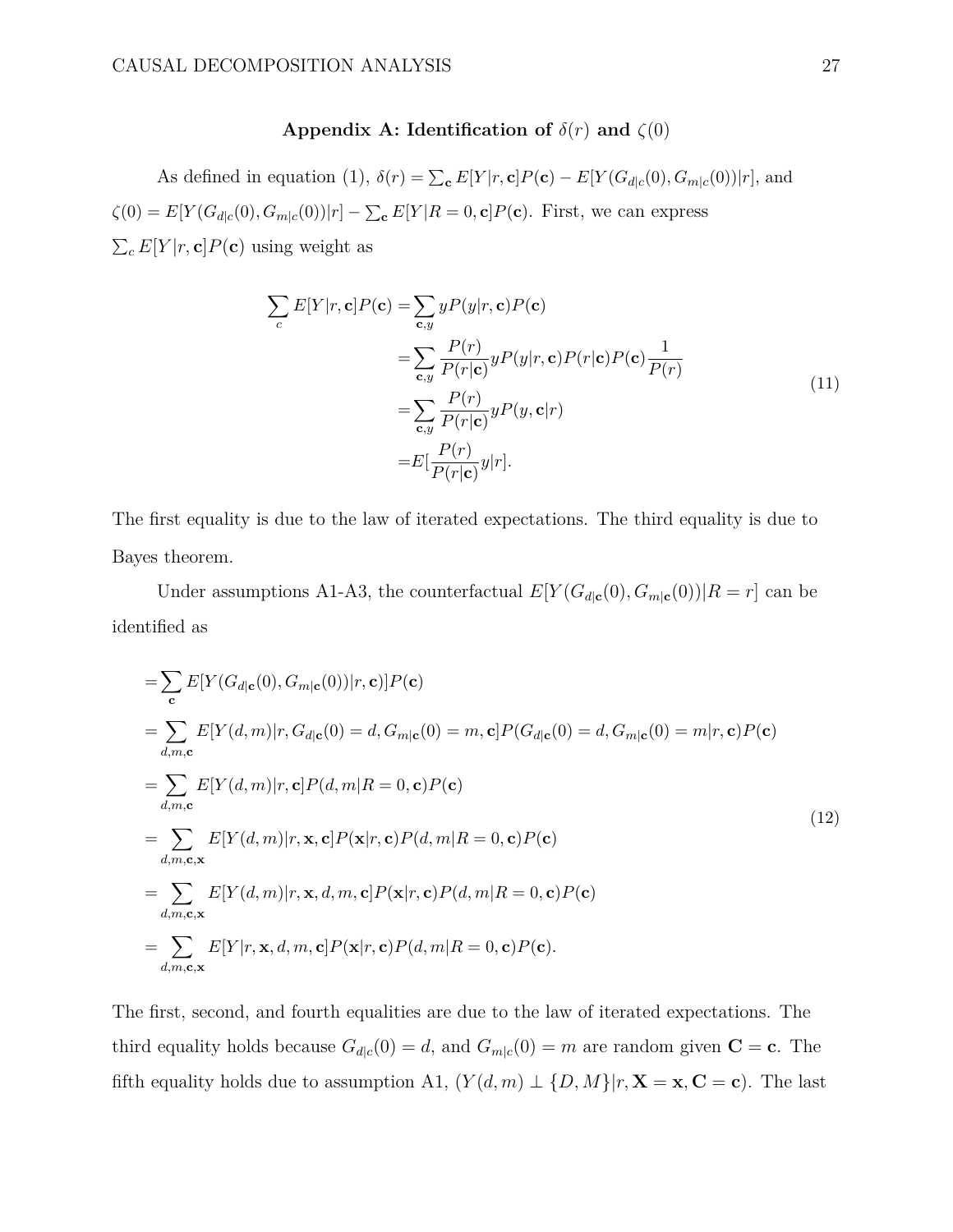equality holds due to A3 (consistency). Then, the last expression of equation (12) equals

$$
= \sum_{\mathbf{c},\mathbf{x},D,M,R} I(R=0)E[Y|r,\mathbf{x},D,M,\mathbf{c}]P(\mathbf{x}|r,\mathbf{c})P(D,M|R,\mathbf{c})P(\mathbf{c})
$$
  
\n
$$
= \sum_{\mathbf{c},\mathbf{x},D,M,R} \frac{I(R=0)}{P(R=0|\mathbf{c})} E[Y|r,\mathbf{x},D,M,\mathbf{c}]P(\mathbf{x}|r,\mathbf{c})P(D,M|R,\mathbf{c})P(R|\mathbf{c})P(\mathbf{c})
$$
  
\n
$$
= \sum_{\mathbf{c},\mathbf{x},D,M,R} \frac{I(R=0)}{P(R=0|\mathbf{c})} E[Y|r,\mathbf{x},D,M,\mathbf{c}]P(\mathbf{x}|r,\mathbf{c})P(D,M,R,\mathbf{c})
$$
  
\n
$$
= E[\frac{I(R=0)}{P(R=0|\mathbf{c})} \sum_{\mathbf{x}} E[Y|r,\mathbf{x},D,M,\mathbf{c}]P(\mathbf{x}|r,\mathbf{c})]
$$
  
\n
$$
= E[\frac{P(R=0)}{P(R=0|\mathbf{c})} \sum_{\mathbf{x}} E[Y|r,\mathbf{x},D,M,\mathbf{c}]P(\mathbf{x}|r,\mathbf{c})|R=0].
$$
  
\n(13)

In the first equality, we use  $D, M$ , and R to represent that these are random variables. The fourth equality holds because  $\sum_b E[a|b]P(b) = E[E[a|b]]$ . This completes the proof.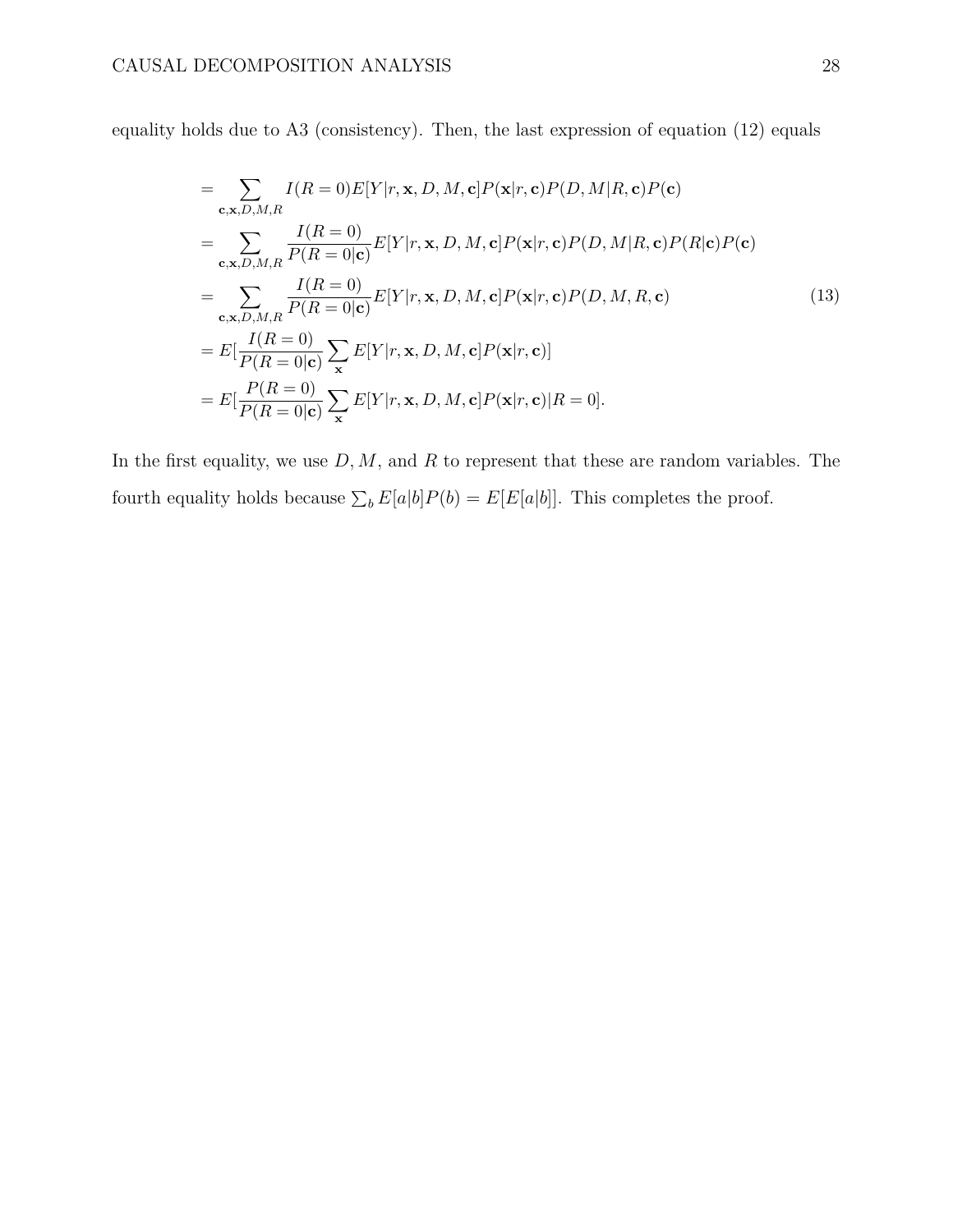## Appendix B: General Bias Formulas of  $\delta(r)$  and  $\zeta(0)$

The bias for disparity reduction for  $R = r$  (bias( $\delta(r)$ )) is defined as the difference between the expected estimate and the true value as

$$
\sum_{c} E[Y|R = r, c]P(c) - \sum_{x,d,m,c} E[Y|R = r, x, d, m, c]P(x|R = r, c)P(d, m|R = 0, c)P(c) -
$$
\n
$$
\sum_{c} E[Y|R = r, c]P(c) + \sum_{x,d,m,c,u} E[Y|R = r, x, d, m, c, u]P(x|R = r, c)P(d, m|R = 0, c, u)P(c, u)
$$
\n
$$
= - \sum_{x,d,m,c,u} E[Y|R = r, x, d, m, c]P(u|r, x, d, m, c)P(x|R = r, c)P(d, m|R = 0, c)P(c)
$$
\n
$$
+ \sum_{x,d,m,c,u} E[Y|R = r, x, d, m, c, u]P(x|R = r, c)P(d, m|R = 0, c, u)P(c, u)
$$
\n
$$
= - \sum_{x,d,m,c,u} E[Y|R = r, x, d, m, c, u]P(u|R = r, x, d, m, c)P(x|R = r, c)P(d, m|R = 0, c)P(c)
$$
\n
$$
+ \sum_{x,d,m,c,u} E[Y|R = r, x, d, m, c, u]P(x|R = r, c) \frac{P(u|R = 0, d, m, c)}{P(u|R = 0, c)} P(d, m|R = 0, c)P(u|c)P(c)
$$
\n
$$
= - \sum_{x,d,m,c,u} E[Y|R = r, x, d, m, c, u] \{P(u|R = r, x, d, m, c) - P(u|R = 0, d, m, c)\}
$$
\n
$$
\times P(d, m|R = 0, c)P(x|R = r, c)P(c)
$$
\n
$$
= - \sum_{x,d,m,c,u} E[Y|R = r, x, D(0) = d, M(0) = m, c, u] \{P(u|R = r, x, D(0) = d, M(0) = m, c) - P(u|R = 0, D(0) = d, M(0) = m, c)\}
$$
\n
$$
- P(u|R = 0, D(0) = d, M(0) = m, c) \{P(u|R = r, D(0) = d, M(0) = m, c) - P(u|R = 0, c)P(x|R = r, c)P(c)\}
$$
\n
$$
= - \sum_{x,d,m,c,u} E[Y|R = r, x, D(0) = d, M(0) = m, c, u] \{P(u|R = r, D(0
$$

The first equality is due to the law of iterated expectations. The second equality is due to Bayes theorem. The third equality is because *U* only confounds the relationship between the mediators and outcome (and thus,  $U \perp R = r|c$ ). The fourth equality is due to A3 (consistency). The fifth equality holds due to  $U \perp X | R = r, D(0) = d, M(0) = m, C = c$ ,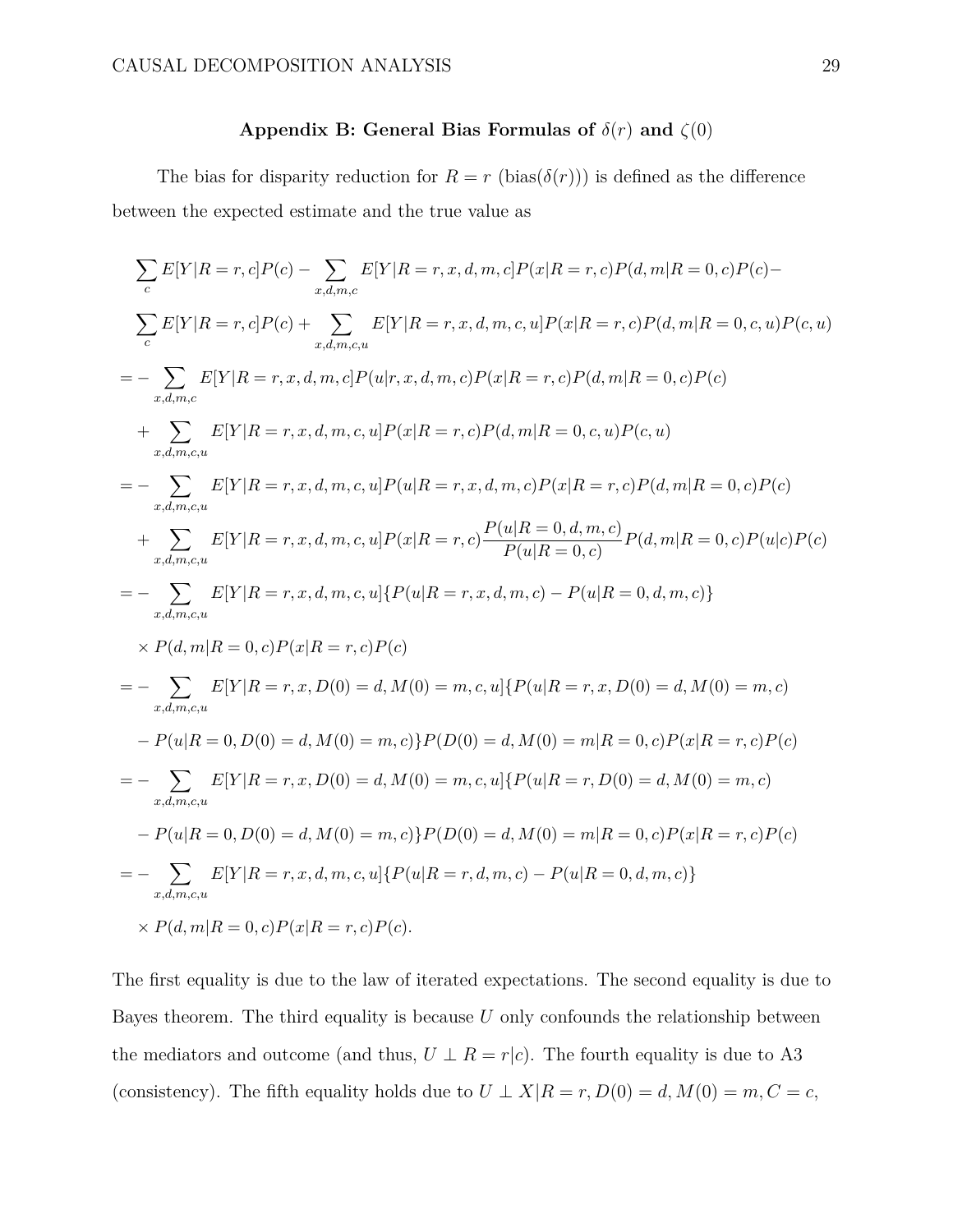which is met since  $D(0)$  and  $M(0)$  are only affected by  $R = 0$  but not  $X(r)$ . The last equality is due to A3 (consistency).

Then, for reference value of  $U = u'$ , we have

$$
= -\sum_{x,d,m,c,u} \{E[Y|R=r,x,d,m,c,u] - E[Y|R=r,x,d,m,c,u']\} \{P(u|R=r,d,m,c) - P(u|R=0,d,m,c)\}
$$
  
× P(d,m|R = 0, c) P(x|R = r, c) P(c). (14)

The equality is due to  $\sum_{u} E[Y|R = r, x, d, m, c, u'] P(u|R = r, d, m, c) = \sum_{u} E[Y|R = r, d, m, c]$  $r, x, d, m, c, u'|P(u|R=0, d, m, c)$ . This is the general bias formula for  $\delta(r)$ . Since  $U \perp R = r | C = c$ , the bias for the observed disparity due to *U* is zero. Therefore,  $bias(\zeta(0))$  -  $bias(\delta(r))$ . This completes the proof.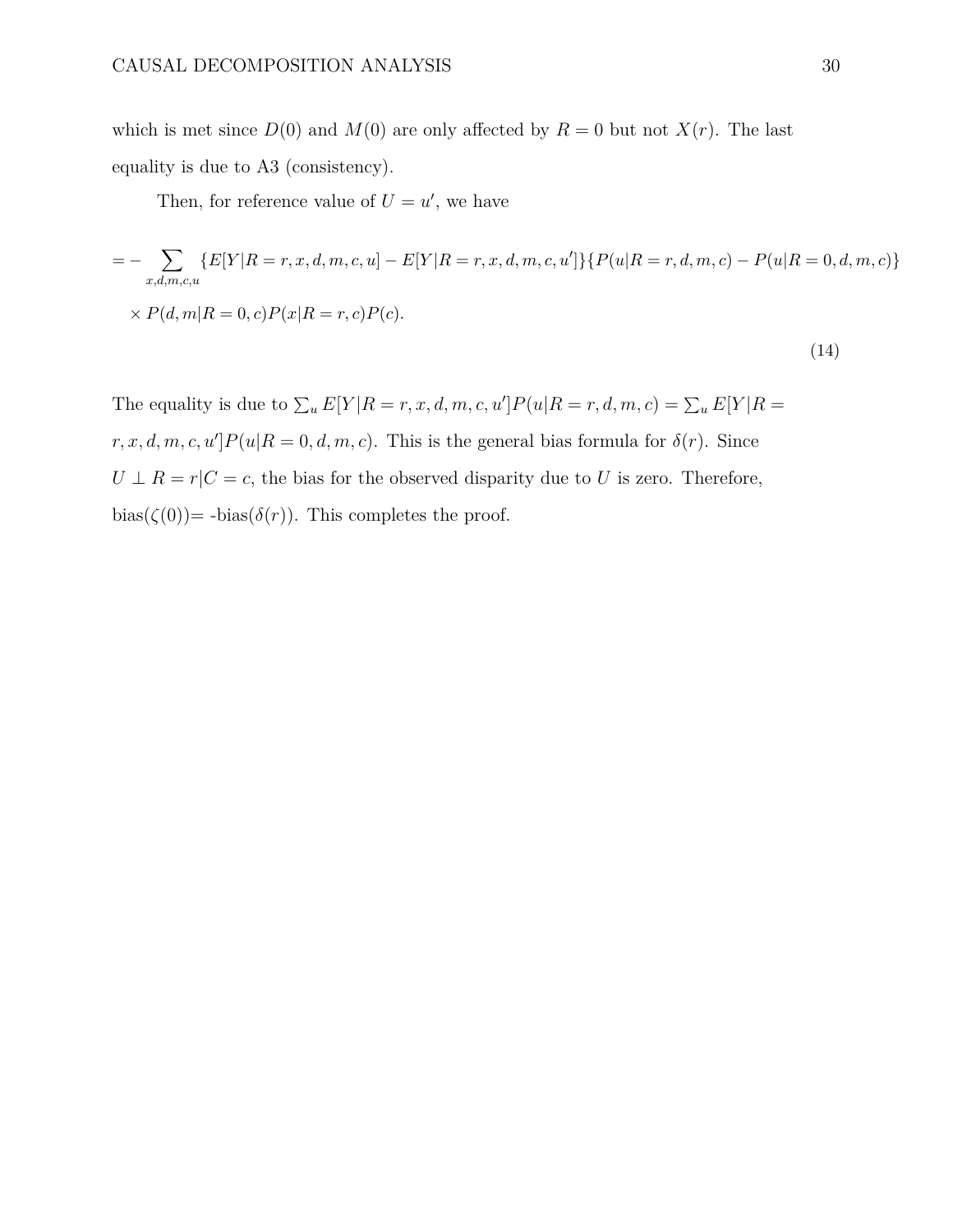## **Appendix C: Simple Bias Formulas Based on the Regression Coecients**

Suppose that 1) *U* is binary, 2) the difference in expected outcome *Y* comparing  $U=1$ and  $U=0$  is constant across the strata of  $R, X, D, M$ , and  $C$ , and 3) the prevalence of unmeasured confounder *U* comparing intersectional statuses  $R = r$  and  $R = 0$  is constant across the strata of *D,M*, and *C*. Then, equation (14) reduces to

$$
= -\sum_{x,d,m,c} \{E[Y|R=r,x,d,m,c,U=1] - E[Y|R=r,x,d,m,c,U=0]\}
$$
  
\n
$$
\times \{P(U=1|R=r,d,m,c) - P(U=1|R=0,d,m,c)\}P(d,m|R=0,c)P(x|R=r,c)P(c)
$$
  
\n
$$
= -\{E[Y|R=r,x,d,m,c,U=1] - E[Y|R=r,x,d,m,c,U=0]\}
$$
  
\n
$$
\times \{P(U=1|R=r,d,m,c) - P(U=1|R=0,d,m,c)\}.
$$
  
\n
$$
= -\gamma\beta_r,
$$
 (15)

where  $\gamma = E[Y | R = r, x, d, m, c, U = 1] - E[Y | R = r, x, d, m, c, U = 0]$  and  $\beta_r = P(U = 1 | R = r, d, m, c) - P(U = 1 | R = 0, d, m, c)$ . This completes the proof.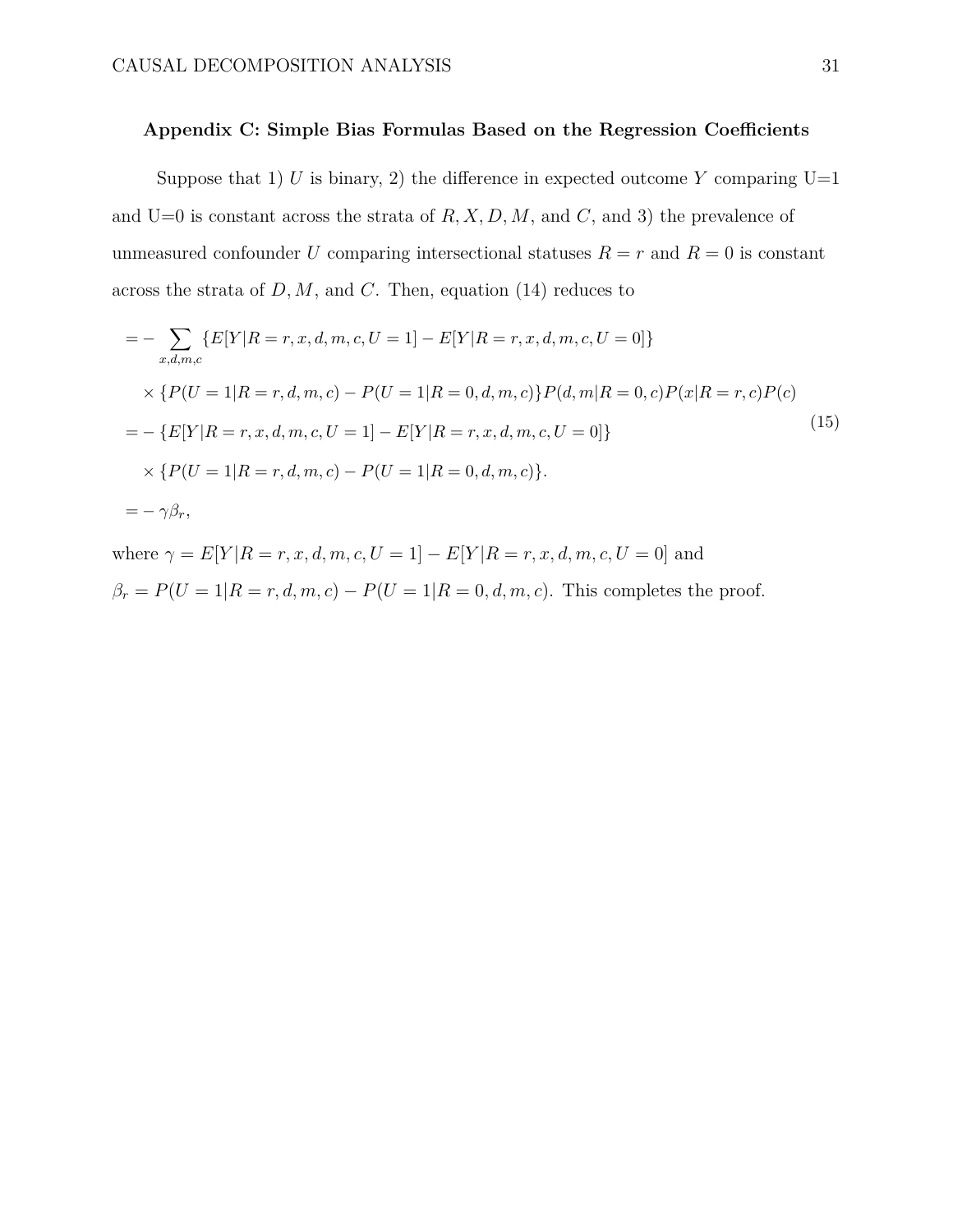# **Author Note**

The MIDAS data used for the case study can be accessed via ICPSR (https://www.icpsr.umich.edu/web/ICPSR/series/203) or the MIDUS Colectica Portal (https://midus.colectica.org/Account/Login). The R code for implementing analytic approaches proposed in this article can be found in appendix D. In the R code, we used the "mmi" function from the R package *causal.decomp* (Kang & Park, 2021) to estimate initial disparity, disparity reduction, and disparity remaining.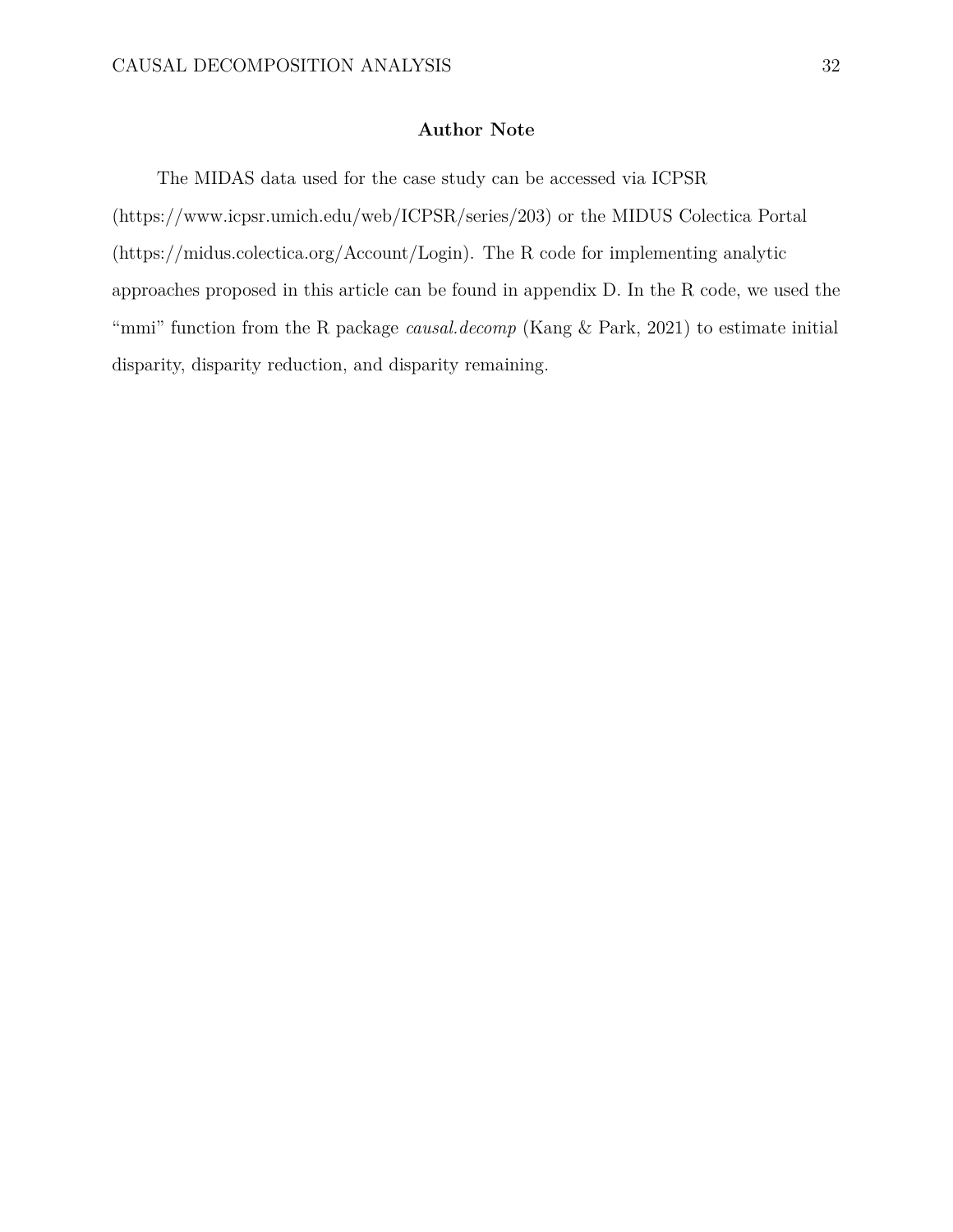#### References

- Baron, R. M., & Kenny, D. A. (1986). The moderator–mediator variable distinction in social psychological research: Conceptual, strategic, and statistical considerations. *Journal of Personality and Social Psychology*, *51* (6), 1173-1182.
- Bauer, G. R., & Scheim, A. I. (2019). Methods for analytic intercategorical intersectionality in quantitative research: Discrimination as a mediator of health inequalities. *Social Science & Medicine*, *226* , 236–245.
- Bernstein, D., & Fink, L. (1998). Manual for the childhood trauma questionnaire. *New York: The Psychological Corporation*.
- Bey, G. S., Jesdale, B., Forrester, S., Person, S. D., & Kiefe, C. (2019). Intersectional effects of racial and gender discrimination on cardiovascular health vary among black and white women and men in the cardia study. *SSM-Population Health*, *8* , 100446.
- Carnethon, M. R., Pu, J., Howard, G., Albert, M. A., Anderson, C. A., Bertoni, A. G., . . . others (2017). Cardiovascular health in african americans: A scientific statement from the american heart association. *Circulation*, *136* (21), e393–e423.
- Collins, P. H. (1990). Black feminist thought in the matrix of domination. *Black feminist thought: Knowledge, consciousness, and the politics of empowerment*, *138* , 221–238.
- Hong, G., Qin, X., & Yang, F. (2018). Weighting-based sensitivity analysis in causal mediation studies. *Journal of Educational and Behavioral Statistics*, *43* (1), 32–56.
- Imai, K., Keele, L., & Yamamoto, T. (2010). Identification, inference and sensitivity analysis for causal mediation effects. *Statistical Science*, 51–71.
- Imai, K., & Yamamoto, T. (2013). Identification and sensitivity analysis for multiple causal mechanisms: Revisiting evidence from framing esperiments. *Political Analysis*, *21* , 141-171.
- Imbens, G. W., & Rubin, D. B. (2015). *Causal inference in statistics, social, and biomedical sciences*. Cambridge University Press.

Jackson, J. W. (2017). Explaining intersectionality through description, counterfactual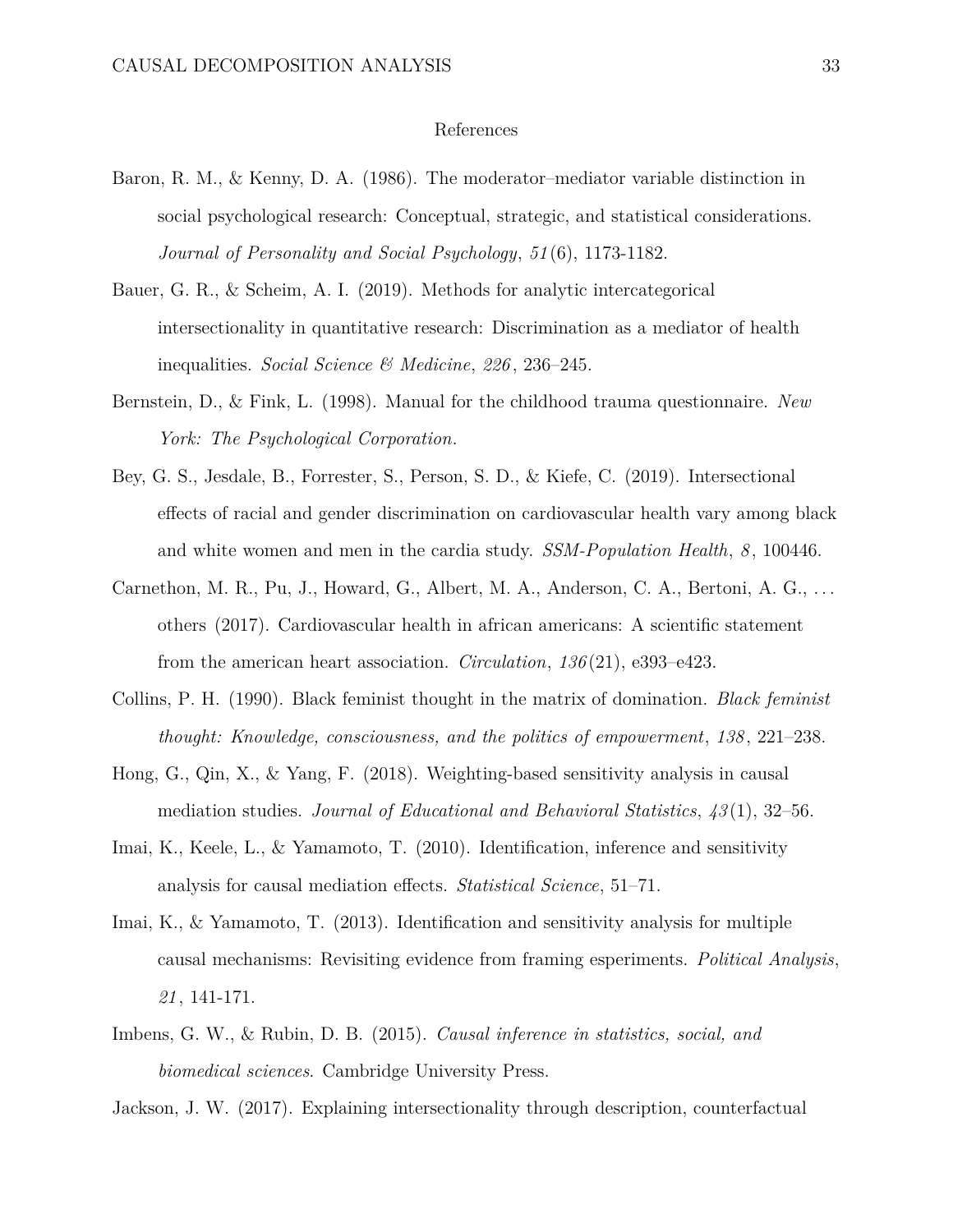thinking, and mediation analysis. *Social Psychiatry and Psychiatric Epidemiology*, *52* (7), 785–793.

- Jackson, J. W. (2018). On the interpretation of path-specific effects in health disparities research. *Epidemiology*, *29* (4), 517–520.
- Jackson, J. W. (2020). Meaningful causal decompositions in health equity research: definition, identification, and estimation through a weighting framework. *Epidemiology*, *32* (2), 282–290.
- Jackson, J. W., & VanderWeele, T. (2018). Decomposition analysis to identify intervention targets for reducing disparities. *Epidemiology*, *29* (6), 825–835.
- Jackson, J. W., & VanderWeele, T. J. (2019). Intersectional decomposition analysis with differential exposure, effects, and construct. *Social Science*  $\mathcal{C}$  *Medicine*, 226, 254–259.
- Kang, S., & Park, S. (2021). causal.decomp: Causal decomposition analysis [Computer software manual]. Retrieved from https://CRAN.R-project.org/package=causal.decomp (R package version 0.0.1)
- Kaufman, J. S. (2008). Epidemiologic analysis of racial/ethnic disparities: some fundamental issues and a cautionary example. *Social Science & Medicine*, *66* (8), 1659–1669.
- Lee, C., Park, S., & Boylan, J. M. (2020). Cardiovascular health at the intersection of race and gender: Identifying life-course processes to reduce health disparities. *The Journals of Gerontology: Series B*.
- Leigh, J. A., Alvarez, M., & Rodriguez, C. J. (2016). Ethnic minorities and coronary heart disease: An update and future directions. *Current Atherosclerosis Reports*, *18* (2), 9.
- Lloyd-Jones, D. M., Hong, Y., Labarthe, D., Mozaffarian, D., Appel, L. J., Van Horn, L., . . . others (2010). Defining and setting national goals for cardiovascular health promotion and disease reduction: The american heart association's strategic impact goal through 2020 and beyond. *Circulation*, *121* (4), 586–613.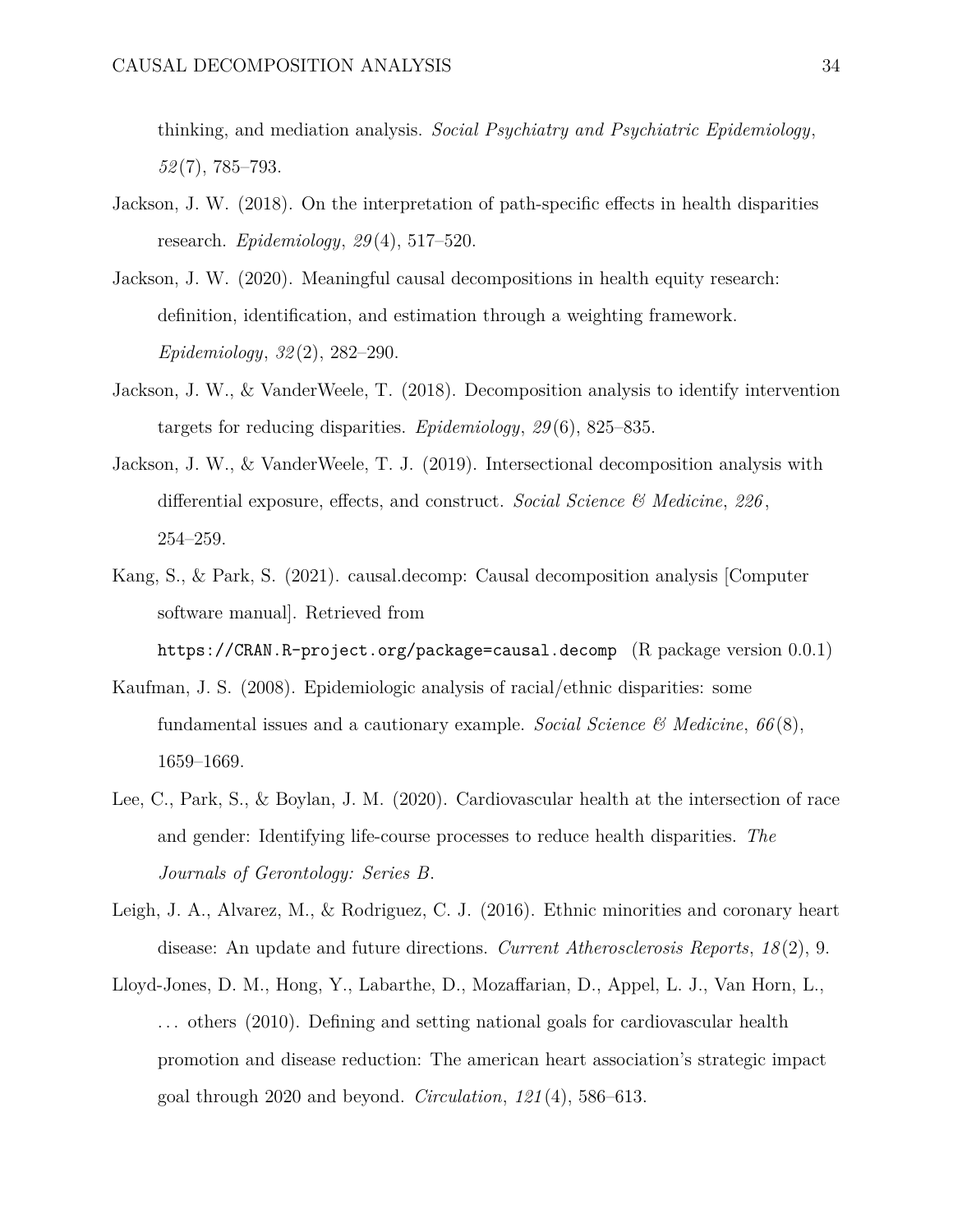- MacKinnon, D. P., & Luecken, L. J. (2008). How and for whom? mediation and moderation in health psychology. *Health Psychology*, *27* (2S), S99-S100.
- NIH. (2020). *Sex and gender.* Retrieved from https://orwh.od.nih.gov/sex-gender
- Park, S., & Esterling, K. M. (2020). Sensitivity analysis for pretreatment confounding with multiple mediators. *Journal of Educational and Behavioral Statistics*, 1076998620934500.
- Pearl, J. (2001). Direct and indirect effects. In *Proceedings of the seventeenth conference on uncertainty in artificial intelligence* (pp. 411–420).
- Pool, L. R., Ning, H., Lloyd-Jones, D. M., & Allen, N. B. (2017). Trends in racial/ethnic disparities in cardiovascular health among us adults from 1999–2012. *Journal of the American Heart Association*, *6* (9), e006027.
- Robins, J. M., & Greenland, S. (1992). Identifiability and exchangeability for direct and indirect effects. *Epidemiology*, 143–155.
- VanderWeele, T. (2010a). Bias formulas for sensitivity analysis for direct and indirect effects. *Epidemiology (Cambridge, Mass.)*, 21(4), 540.
- VanderWeele, T. (2010b). Bias formulas for sensitivity analysis for direct and indirect effects. *Epidemiology (Cambridge, Mass.)*,  $21(4)$ , 540-551.
- VanderWeele,  $T_{\cdot}$ ,  $\&$  Chiba, Y. (2014). Sensitivity analysis for direct and indirect effects in the presence of exposure-induced mediator-outcome confounders. *Epidemiology, Biostatistics, and Public Health*, *11* (2).
- VanderWeele, T.,  $\&$  Hernán, M. A. (2012). Causal effects and natural laws: towards a conceptualization of causal counterfactuals for nonmanipulable exposures, with application to the effects of race and sex. *Causality: statistical perspectives and applications*, 101–113.
- VanderWeele,  $T_{\cdot}$ , & Robins, J. M. (2007). Directed acyclic graphs, sufficient causes, and the properties of conditioning on a common effect. *American journal of epidemiology*, *166* (9), 1096–1104.